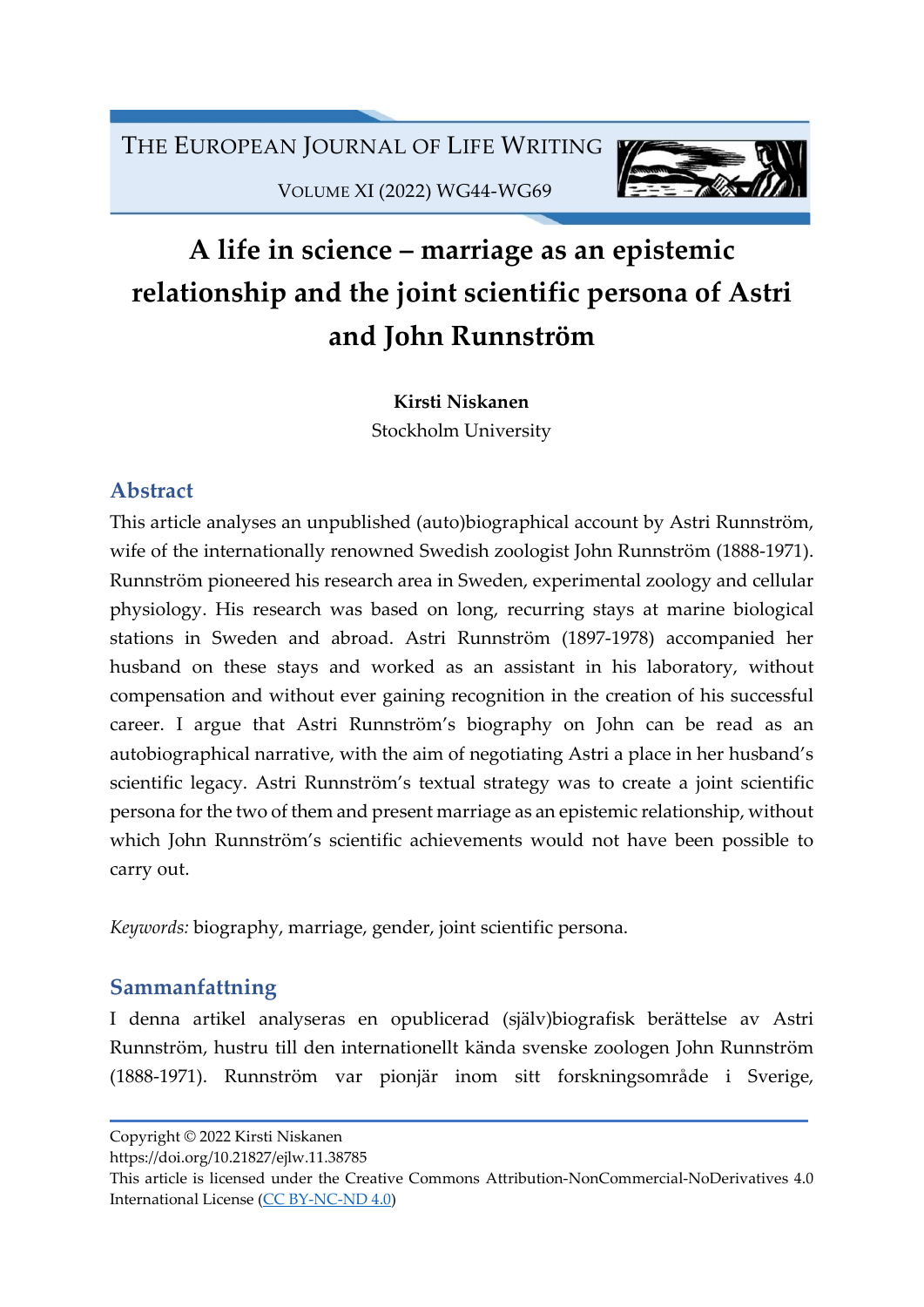experimentell zoologi och cellfysiologi. Hans forskning byggde på långa, återkommande vistelser på marinbiologiska stationer i Sverige och utomlands. Astri Runnström (1897-1978) följde med sin man på dessa resor och arbetade som assistent i hans laboratorium, utan ersättning och utan att någonsin få erkännande i skapandet av hans framgångsrika karriär. Jag hävdar att Astri Runnströms biografi om John kan läsas som en självbiografisk berättelse med syftet att förhandla Astri en plats i sin mans vetenskapliga arv. Astri Runnströms textstrategi var att skapa en gemensam forskarpersona för de två och framställa äktenskapet som en epistemisk relation utan vilken John Runnströms vetenskapliga landvinningar inte hade varit möjliga att genomföra.

Nyckelord: Biografi, äktenskap, genus, gemensam forskarpersona.

When Astri Runnström finalized a biographical account of her husband, the Swedish zoologist John Runnström, on the eve of 1 May 1973, it had been just over two years since he'd died. His academic working life had stretched from 1914, when he defended his dissertation at Stockholm University, to 1955 when he retired.<sup>1</sup> John Runnström (1888-1971) was a prominent researcher and research leader with an international career, a member of the Royal Swedish Academy of Sciences and other prestigious scientific societies in Sweden and abroad.<sup>2</sup> He continued his research after retirement and was in the process of editing a scientific article when he died of a blood clot in January, 1971.<sup>3</sup>

The text by Astri Runnström (1897-1978) is not a traditional biography. It is a 69 page, unpublished essay without chapter divisions or intermediate headings. When it was finished, she left it to the institute that was John Runnström's life's work, the internationally known Wenner-Gren Institute at Stockholm University. The essay was preserved there until it was recently submitted to the Royal Swedish Academy of Sciences' historical archives.<sup>4</sup>

In the essay, Astri Runnström gives no motivation as to why she wrote it. However, the underlying message is clear. Her story is a performative act, intended to be read by John's colleagues and, possibly, by the wider scientific establishment in Sweden.<sup>5</sup> The text is a third-person narrative in which Astri Runnström constructs the image of her husband as a researcher and academic leader – his scientific persona. It is obvious that she wants to take the reader behind the scenes and tell ´how it really was,´ give her own picture of John Runnström's scientific activities. This means that we get a private, inside perspective on John Runnström's academic life. She describes not only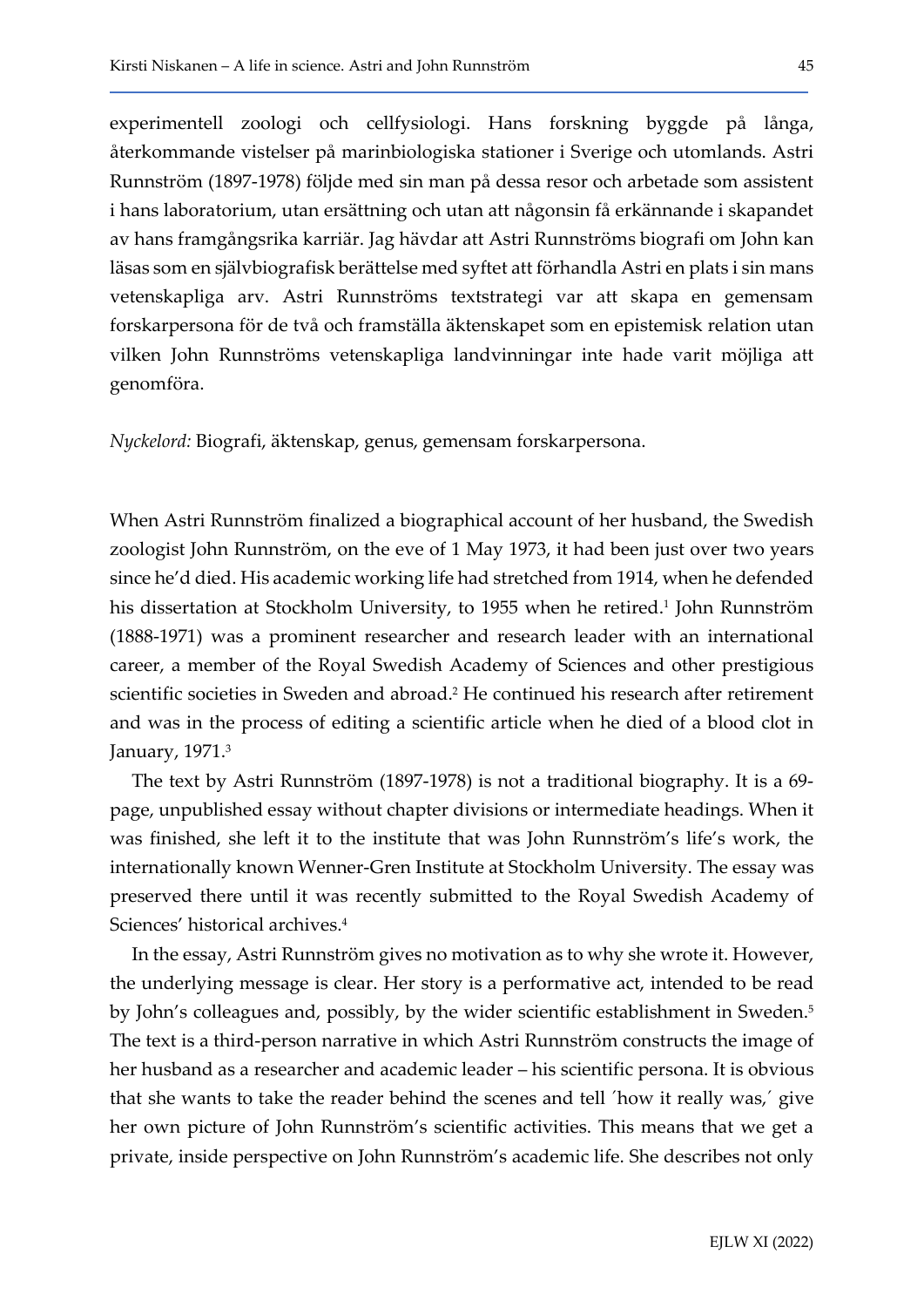his successes but also academic intrigues, coteries, rivalry and jealousy behind the public façade, and she sneers at her husband's academic opponents and enemies. However, on a personal level, Astri Runnström's story fulfills a deeper identitycreating purpose: her desire to portray herself as a co-creator in John's scientific work and career. The text can thus also be read as an autobiographical narrative that constructs Astri Runnström's life in relation to her husband's academic activities, as part of a joint scientific persona that she constructs in her essay.<sup>6</sup>

In this article, I examine how Astri Runnström uses the biographical narrative to negotiate a position for herself as a scientific collaborator with her husband and how she thus constructs a joint scientific persona for the couple. The question of what it takes to be a scientist has traditionally been answered in the history of science literature through studies of the lives and deeds of individual (male) researchers, until the social constructivist turn changed the way on how we think about the nature of scientific knowledge and who is involved in its making.<sup>7</sup> More recently, research on couples in science and on domesticity has focused on collaborating couples, on women's and men's career opportunities in academic and creative environments, and on the role of family and home in scientific work. Sometimes the focus has been on the importance of marriage in the creation of the couple's common life work, sometimes on the woman's scientific work behind the more publicly recognized man.<sup>8</sup> An important insight in this research is that science presupposes life choices that have often been considered private, but without which the scientific activity would not have been possible to carry out.<sup>9</sup> Through Astri Runnström's life story about John, their case can be read as a counter-narrative to the traditional history of science, to stories about scientific heroes and the lonely (male) genius. Her story can be read as a relocation of where and how science is done as well as how the story of a successful scientist's work and career should be written and perceived.

I begin by giving a background to Astri Runnström's biography of John, the scientific environments that shaped his career, how Astri became his scientific companion and how she constructs John Runnström's scientific persona. Then I analyze how Astri Runnström presents herself in the biographical description of her husband and how she constructs a joint scientific persona for the two of them. I argue that Astri Runnström portrays marriage as an epistemic relationship<sup>10</sup> – that she perceived herself as a producer of knowledge, even though she was not a scientist – and that the purpose of her biographical presentation is to establish a link between knowledge-creating processes and the couple's organization of marital life as a whole, where work and private life were intertwined.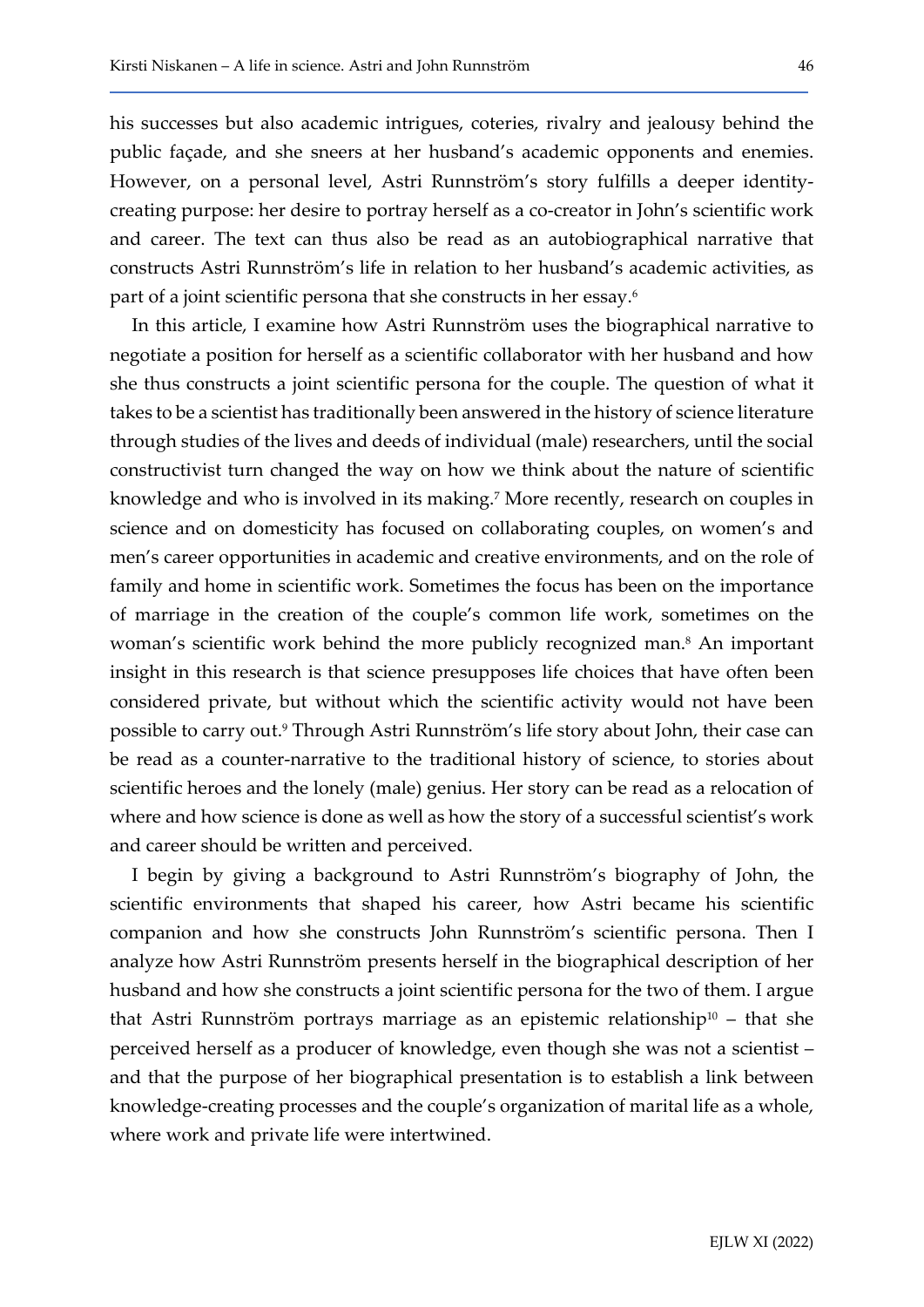### A time of transition

The biography begins with Astri Runnström telling briefly about John's background in Stockholm's lower bourgeoisie, his father's bakery enterprise, his studies, scholarships and the first journeys abroad, the struggle for professorships in the 1920s and how he finally became professor of zoology at Stockholm University in 1932. Otherwise, her story contains few biographical facts about John and almost nothing about herself and their daughters Vera and Elsa, born in 1919 and 1922. The main part of the text is about John Runnström's academic activities and Astri's role in it between the 1920s and 1950s. The text ends with a detailed account of the last weeks of John Runnström's life when he died of (probably) incorrectly treated pneumonia, accompanied by a blood clot.

Unlike many other prominent researchers and members of the Royal Swedish Academy of Sciences, there are no personal archives on John (and Astri) Runnström. In other words, the reader of Astri's text knows almost nothing about the narrator, the historical <sup>'I'</sup> Astri Runnström.<sup>11</sup> There are no surviving private letters or other documents, no family albums, and we have no idea how the Runnströms lived for most of their marriage, who they socialized with in private, what was in their library, nor what they read and were influenced by. In short, we know almost nothing about John and Astri Runnström's life outside the academic contexts she has chosen to describe in her text.12 Instead, the focus of the story is the life in science that the couple lived together: the lifestyle they created, with John's academic career as an economic and social foundation.

John Runnström was a pioneer in his field of research in Sweden. His research interests were experimental zoology and cellular biology, with a focus on developmental biology: the processes that lead from conception, i.e. the fertilized egg, to the formation of the entire organism. Realizing that the underlying cellular and molecular mechanisms would be the same – or at least very similar – in all animals from worms to humans, he chose to study the general developmental processes in fertilized sea urchin eggs. He conducted and developed his first sea urchin studies at the Marine Zoological Station in Kristineberg on the Swedish west coast. These were then accompanied by experiments at similar stations in Bergen in Norway and in Monaco, recurring stays at the Stazione Zoologica in Naples, and, for a few years, stays at Roscoff in Brittany and Woods Hole in Massachusetts on the US East Coast.<sup>13</sup>

John and Astri Runnström became a couple in a time of transition. They met in 1916 and married the following year, a few years before Swedish women gained the right to vote, financial independence within marriage and the right to apply for higher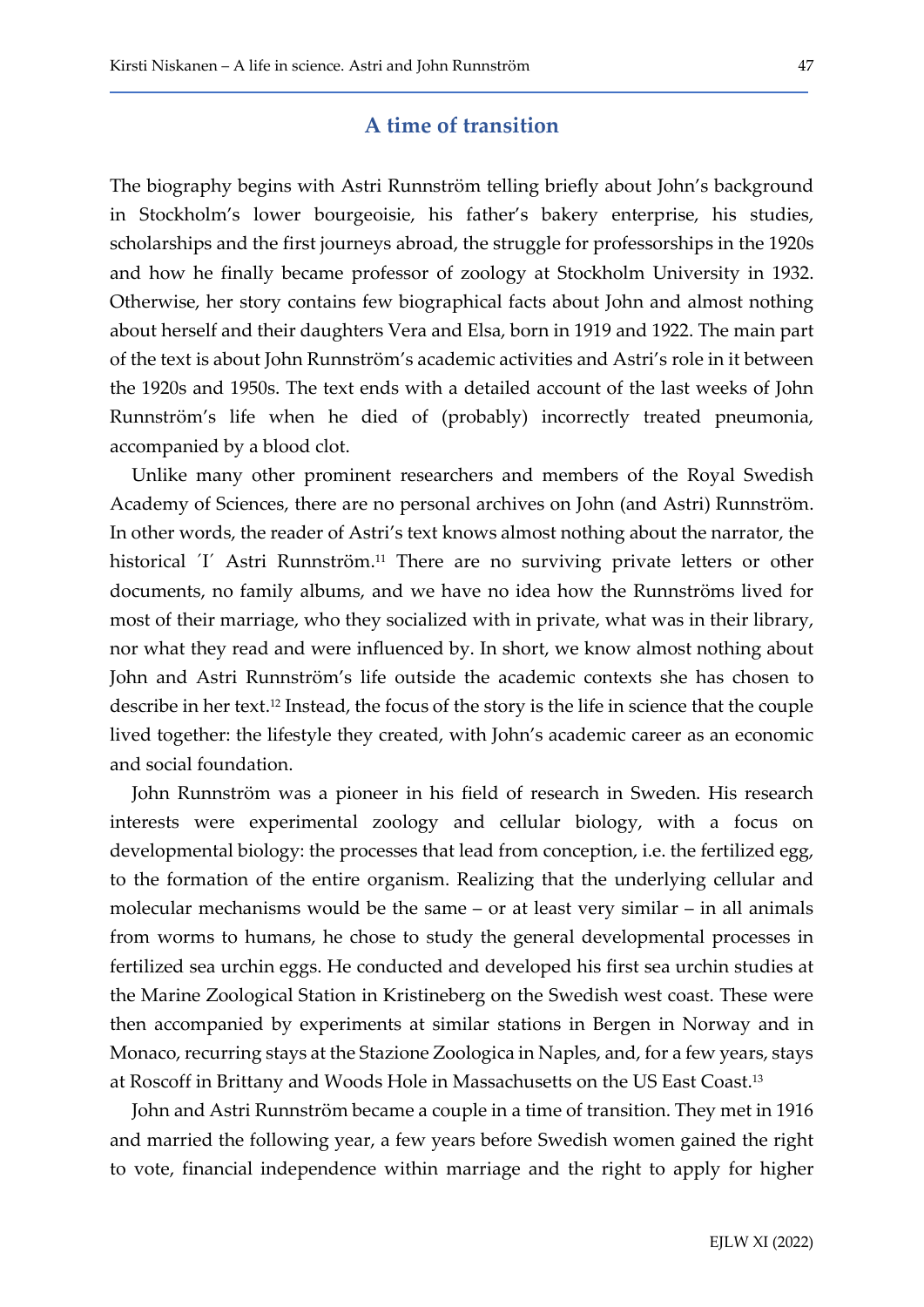public positions on the same terms as men. John's academically active years, between the 1920s and 50s, were a time when educated women entered the labor market. However, there were many obstacles to women's labor market participation, especially at universities. It was not until 1926 that the formal institutional discrimination that prevented Swedish women from applying for positions as lecturers and professors at state universities ended, but the hidden, informal discrimination, built into the gender discourses and academic hierarchies of the time, remained strong.14 The share of women who defended their dissertations at Swedish universities and colleges of higher education increased by about one percent between the 1920s and 1950s, from about four to five percent.15 Most academically educated women were humanists, and the natural sciences distinguished themselves as a field with a large female deficit: only eight women defended a PhD thesis in natural science disciplines between 1920 and 1950, and only two of them pursued an academic career and became associate professors.<sup>16</sup>

Women were also found in the scientific environments, though mainly in assistant positions and as wives and co-workers with their husbands.17 Knowledge production in sciences, with measurements and laboratory experiments, is based on credibility and trust. A researcher must be able to trust that co-workers do not destroy or distort material on which the achieved results are based. The scientific support systems were undeveloped during this time, and in the absence of positions and funds for hiring assistants, collaborators and assistants were recruited through informal networks, often within the researchers' own families. Assistants were a gray area in academic labor.18 Through her marriage to John, Astri became one. The Runnström couple thus followed a gendered institutional practice that had been established in scientific environments, both in Sweden and abroad.19 But what kind of life did Astri Runström marry into, after meeting the nine-years-older John in 1916?

### Astri as John's companion and assistant - science as a lifestyle

´It has always been a double-edged sword to travel around to help John and leave the children at home. Much bitterness incurred with it.´<sup>20</sup>

Only in a couple of places in the biography does Astri Runnström comment on her and John's family life. In the two sentences above, she suggests that there was a conflict between his scientific work – which she shared with him – and the needs of the children. The background to Astri's comment can be traced in the development towards experimental approaches that took place in zoology during the late 1800s and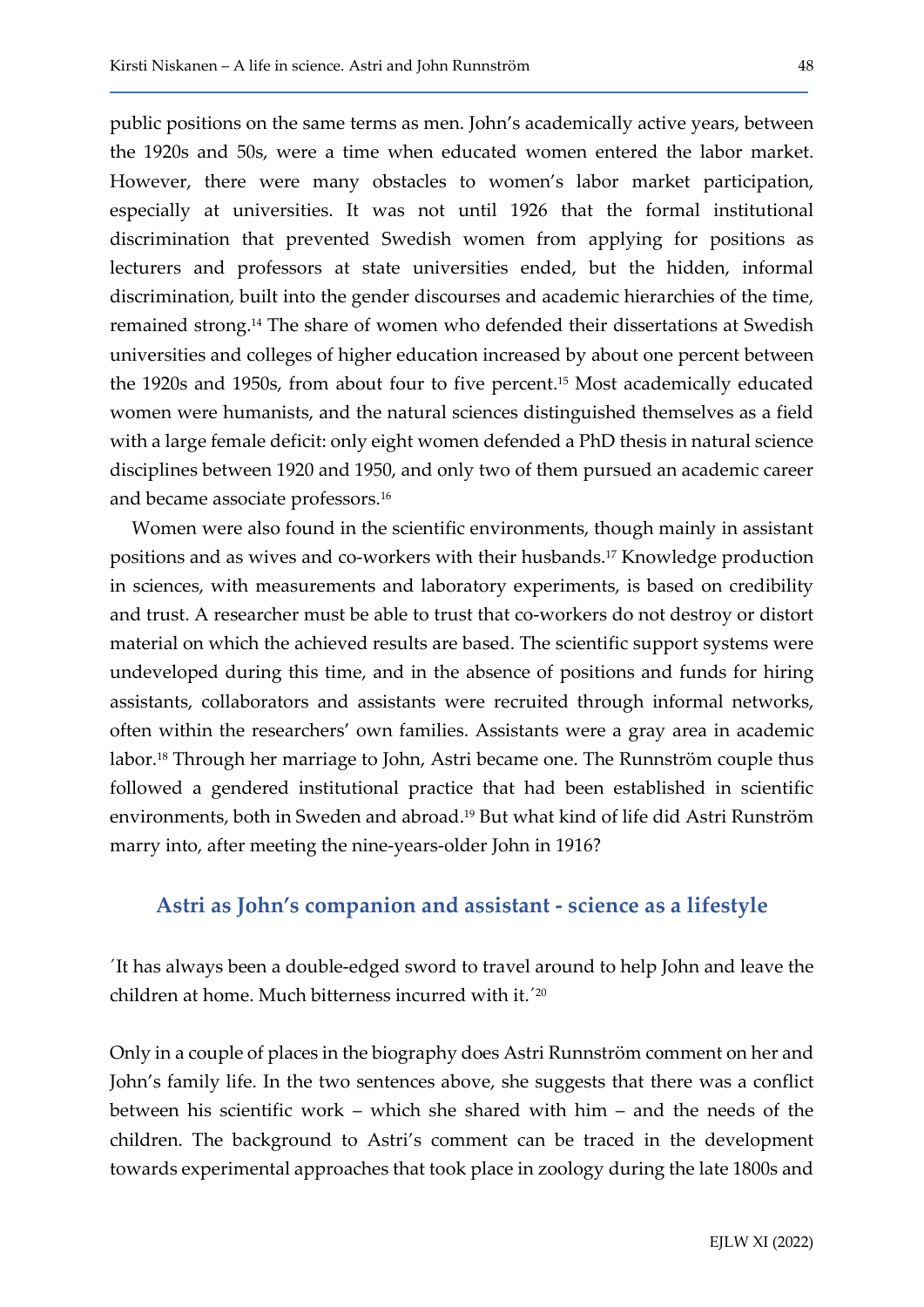early 1900s – a change which meant that the zoologists worked at marine biological stations abroad for long periods of time.21 Questions about development, heredity and metabolism replaced natural history as the dominant research approach. Zoology was one of the branches of science that was long considered a ´descriptive´ science, according to Raf de Bont, who researched the history of science of this period.<sup>22</sup> John Runnström himself describes this development in a memoir about Stockholm University. In 1906, when he began his studies, education and research in zoology was dominated by Professor Wilhelm Leche, who had held his chair since 1884.<sup>23</sup> His focus was on the comparative anatomy of mammals. On his own and through international journals in the Royal Academy of Sciences' library, John discovered ´the new zoology´ which, among other things, dealt with development mechanics and cell physiology. He was captivated by what he read and became convinced that these areas should be included in the zoology's educational program in Stockholm as well, and as a result, he focused his research on these fields.24 In Europe, researchers who advocated for experimental zoology had, since the middle of the nineteenth century, started journals and developed broad research programs that included morphological and evolutionary studies of marine invertebrates as study objects and with the microscope as an ´iconic instrument,´ as de Bont puts it.<sup>25</sup>

Runnström worked on sea urchin studies at marine zoological stations during a large part of his research life. Many physiological and biochemical processes that represent the life processes are in principle common to different groups of animals.<sup>26</sup> Marine animals proved to be suitable for experimental analyses of general life functions, with the result that the founding of marine biological research stations became a scientific movement in Western Europe and the United States during the second half of the nineteenth century.<sup>27</sup> In Sweden, Kristineberg's marine zoology station opened in 1877. It was initially focused on marine biological research (fauna, systematics, zoophysiology and botany) but welcomed all researchers. From the 1910s onwards, the station was visited by researchers with a focus on applied sciences such as neuroanatomy, nerve physiology and fertilization processes, and John Runnström was one of those researchers. He had been interested early on in how the fertilized egg divided and the processes that are active in the first stages of embryo development and differentiation. The sea urchin egg, which was abundant in the sea at Kristineberg, had properties that made it an excellent experimental object in this part of experimental zoology. Both Runnström's and his students' work in the field received international attention.<sup>28</sup>

Europe's most famous marine biology station in the late 1800s and early 1900s was the Stazione Zoologica in Naples. Even John Runnström found his way there. The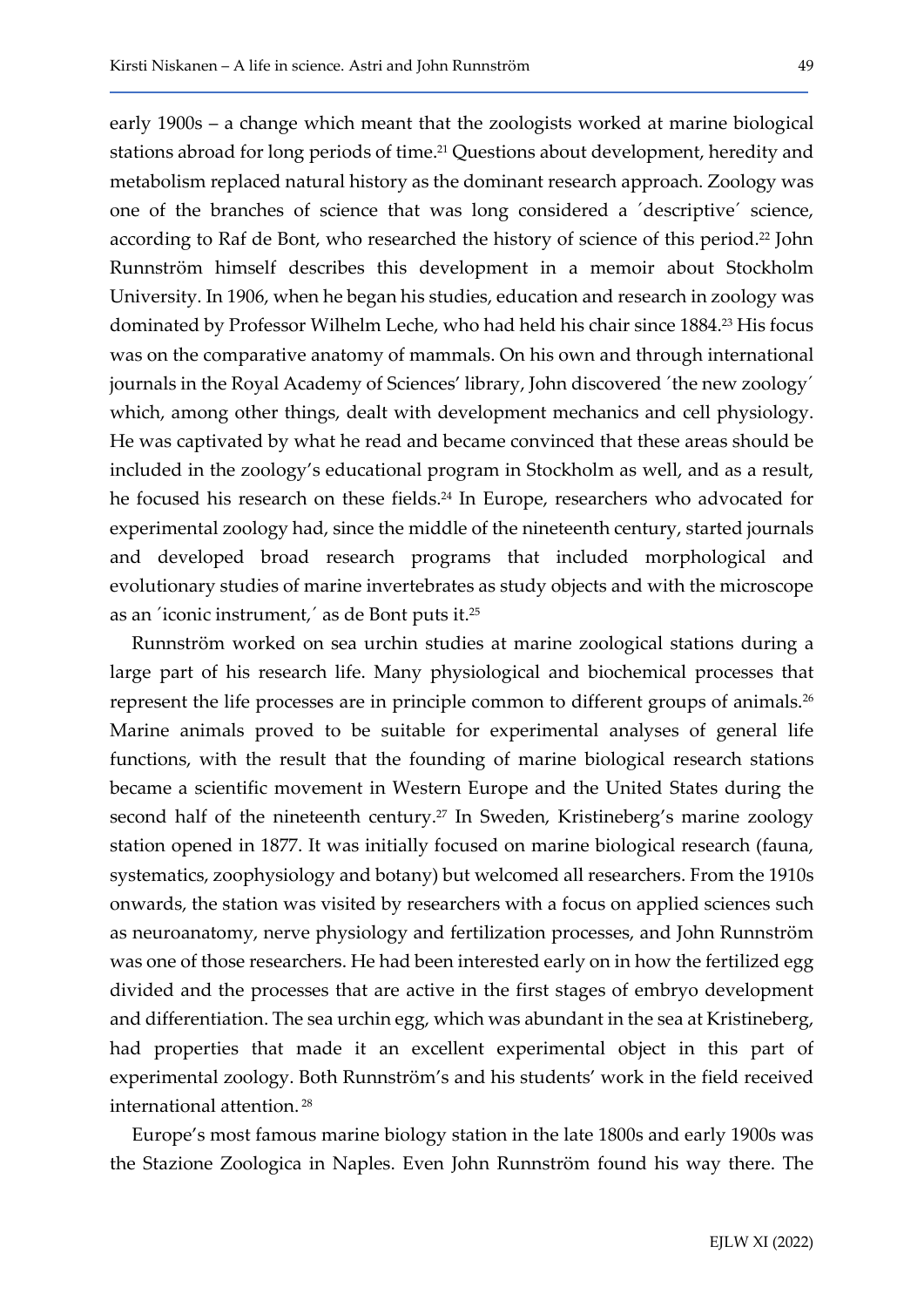station had been started on the private initiative of the German zoologist Anton Dohrn in 1874. Marine biological stations were often placed in locations where research interests coincided with popular tourist trends.29 This applied to the Stazione Zoologica, which was founded as a place for science and tourism. The palace-like station building was located on a promenade on the beautiful Bay of Naples, known for a species diversity that attracted scientists. At the bottom there was an aquarium with marine animals, open to tourists, and on the second floor laboratories, living rooms and resting places. The research organization was innovative, with a division of labor and a management attitude that streamlined scientific work. The researchers did not perform any field work; the marine material was delivered to the station by local fishermen, sorted by assistants in a sorting room and distributed to the researchers' tables. The enterprise was funded through donations and a ´table system´, which meant that governments and scientific institutions rented tables at the station. The system functioned as a selection mechanism whereby scientific academies chose the researchers who were placed there. Stazione did not accept students and amateurs but was a place for distinguished researchers, for laboratory biology and experimental zoology and encouraged international exchange of laboratory techniques. It was given the epithet ´a biologist's Mecca´ and played an important role in biologists' identity formation. The norm was a stay of a couple of months to effectively complete experiments for a publication and to combine research with holidays. Naples had a well-developed tourist infrastructure with sightseeing, volcanoes, antiques and opera.30 It was common – as Astri Runnström describes in a pictorial way in her biography – for visiting researchers to bring along their wives as collaborators or as companions for the stays.<sup>31</sup>

Some renowned scientists stayed at the Stazione for long periods, returning for many years and helping to reinstate the station's scientific status, which was decimated during the First World War when the scientific contacts between Germany and Italy were broken. John Runnström belonged to this group of scientists. He had applied for a table as early as 1911, while writing his dissertation thesis, but was refused because Sweden had not reserved a table at the station.<sup>32</sup> In 1922, the opportunity finally came to go to Naples, ´which had always been John's dream,´ as Astri Runnström writes, with the help of a grant from a Swedish foundation.<sup>33</sup> John was allowed to rent a table for six months, and another Swede, Sven Hörstadius, joined in the spring. At John's request, Astri came along to help with technical laboratory work. They traveled from Stockholm to Italy through war-torn Germany in December, 1921. Astri returned to Stockholm in the early summer of 1922. She had been ill with dysentery and was pregnant with the couple's second child. Their eldest daughter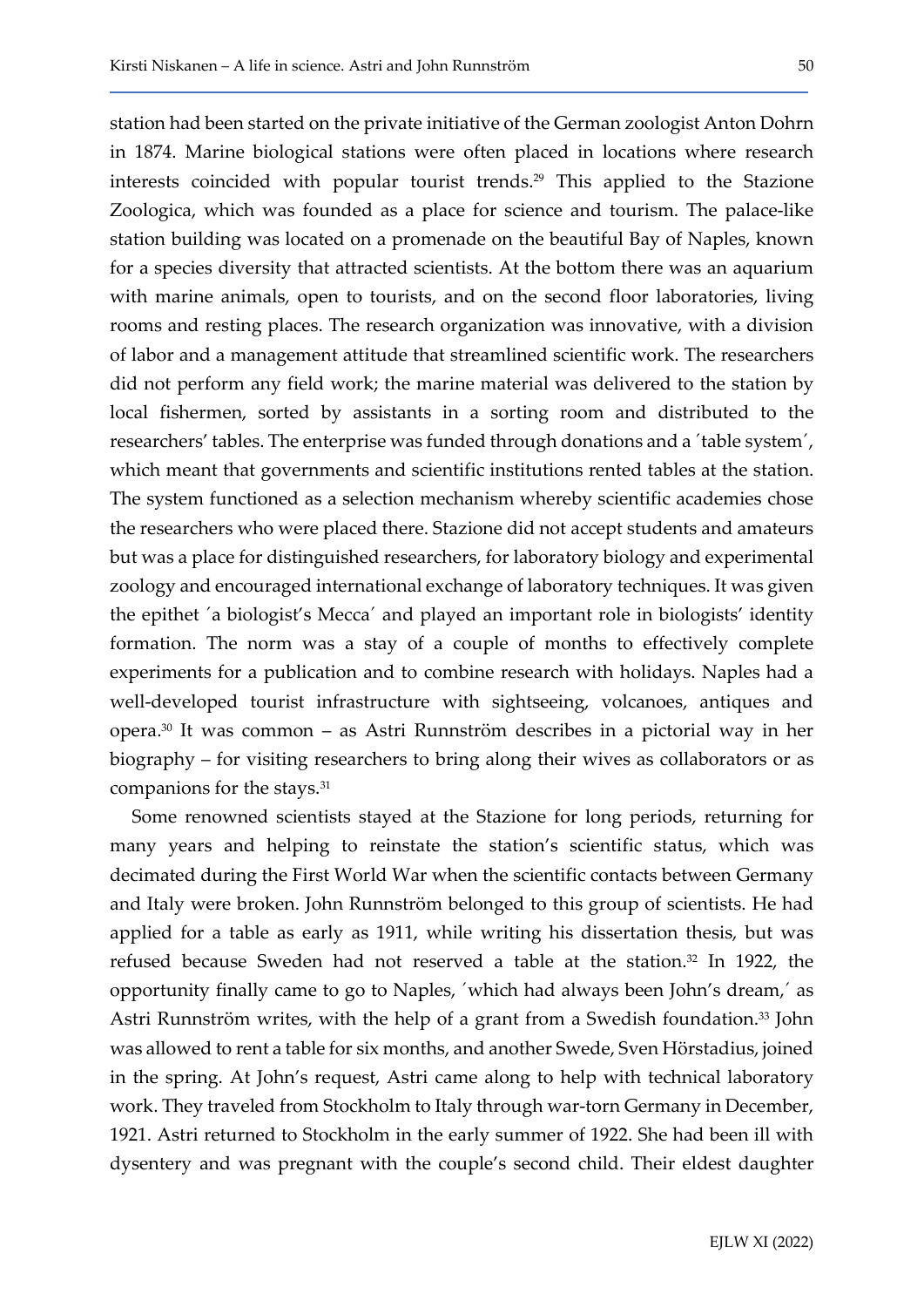Vera, two years old, was living with Astri's mother and an acquaintance of hers. John stayed until July when his contract expired.<sup>34</sup> The Runnströms then returned to Naples for several four- to five-month stays between 1926 and 1929. Since the sea urchin material there deteriorated, John decided to work during a few summers at the marine biology station in Roscoff, Brittany. Then, in 1934, they worked for almost a year at the Rockefeller Institute in New York and at Woods Hole.<sup>35</sup> For the next decade, John was busy building up his own research institute in Stockholm, but after World War II, the Runnströms returned to the Stazione Zoologica, ´the Mecca of our youth,´ as Astri Runnström called it.36 The station had then been reorganized and received financial support from the Italian state, the Rockefeller Foundation and UNESCO. The Swedish Science Research Council and the Wenner-Gren Institute also supported the station with grants for technical equipment. $37$  The Runnströms worked regularly in Naples from 1948 to 1970, usually in the company of younger colleagues and assistants, interspersed with journeys abroad and stays at Kristineberg, where John was director for some years after his retirement.<sup>38</sup> Thus, starting in the early 1920s, travel and life at research stations became a lifestyle that Astri and John Runnström shared. Ariane Dröscher quotes in ´The Naples Station as a special place of biological research´ a letter from John Runnström to Reinhard Dohrn in Stazione Zoologica's archive. John wrote as early as 1930 that he no longer felt quite at home in Sweden and that after his long stays in Naples, he had become ´a strange Nordic-Mediterranean hybrid.´<sup>39</sup>

How, then, did Astri Runnström benefit from her partnership with John? Travel to and stays at the various marine biology stations and research institutes abroad, especially in Naples, occupy a large part of her biographical essay. Astri had no scientific education – she was a primary school teacher – and she did not work in her profession after marrying John. Her essay suggests that in terms of work, the travels and the collaboration with John were emancipating for Astri, at the same time as they laid the foundation for her deep identification with his scientific work. ´The laboratory´ was established during the second half of the nineteenth century as the place par excellence for scientific excellence, separated from the physical environment and representing the realization of the ideals of objectivity advocated by the scientific community.40 The marine biology stations were a cross between laboratory science and field studies. At the stations, researchers moved about more informally, mingling with family members, tourists and locals, as Astri describes in the essay. The laboratories were characterized by a division of labor and hierarchies, with women in assisting positions.41 The hierarchies manifested, for example, at the Stazione's tea gatherings in the afternoon where it was, according to Astri, important to find a seat at the right table to indicate one's status.<sup>42</sup> However, beyond the formal hierarchies that prevailed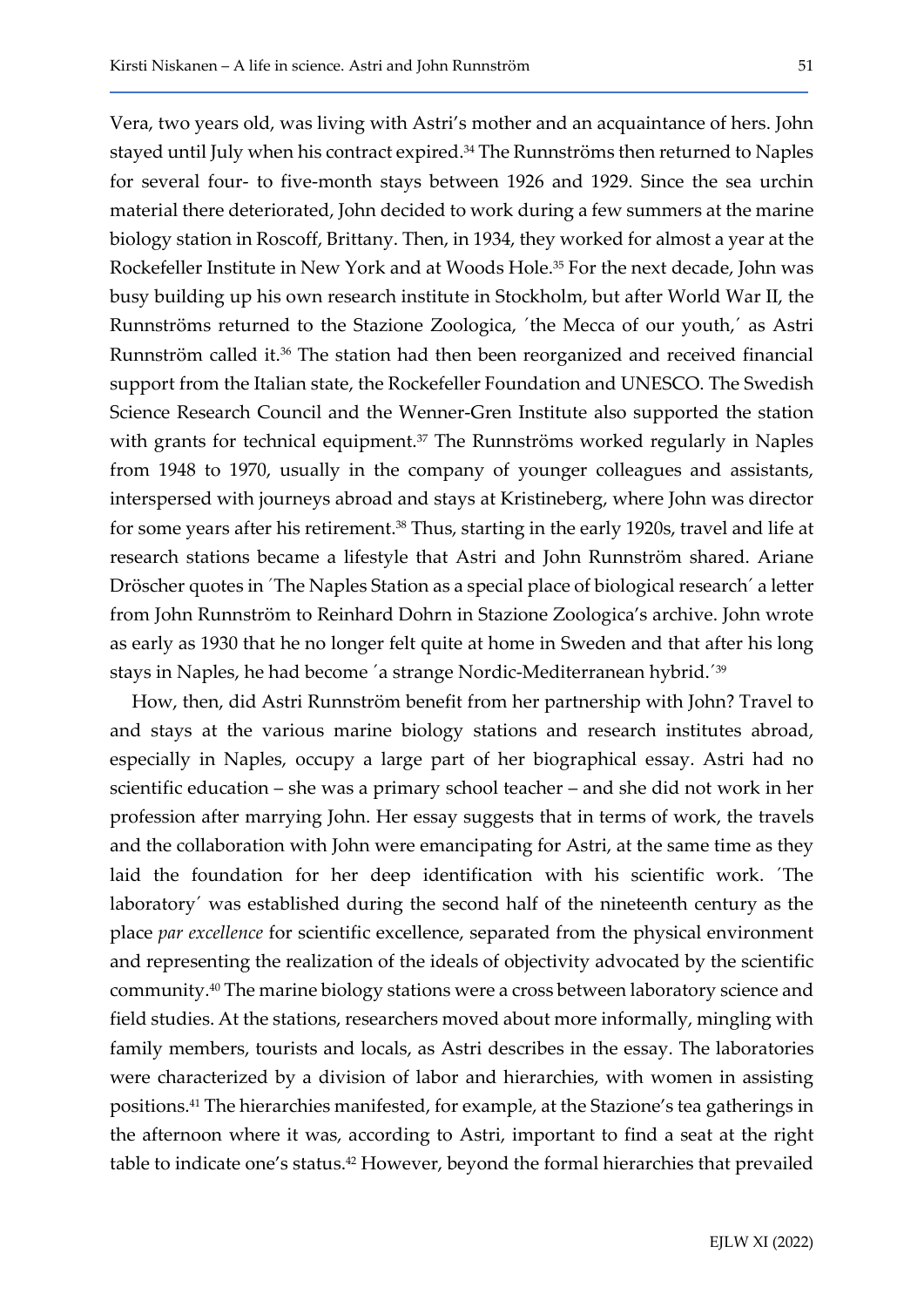at universities, the station life also offered an opportunity to negotiate for a different, more equal position. Astri Runnström took the opportunity to do that. Her role in John's work changed during their stays in Naples, from performing technical tasks to managing sophisticated laboratory equipment. She describes in detail a conflict that arose with one of John's research assistants in 1928, a person who lacked the virtues and qualities required of a scientific co-worker – accuracy, honesty and loyalty – which laid the foundation for reliable results. The assistant in question was careless in keeping records of the test results and careless with the laboratory equipment. She smashed precious manometers with glass vessels, refused to wash the glasses and had acquaintances as frequent visitors to the laboratory, especially on payday at the end of each month. The assistant had to quit her job, and John and Astri solved the problem by teaching Astri to master the Warburg technique, which John at the time was working with. From 1929 she worked regularly as his assistant during their stays abroad as well as in John's laboratory in Stockholm.43 In documents of the Rockefeller Foundation, which from the beginning of the 1930s funded John's research, Astri is frequently mentioned as his co-worker.<sup>44</sup>

In terms of lifestyle, both Astri and John Runnström entered an exclusive cosmopolitan world that few people in the 1920s had access to. Traveling and scientific work in different contexts, 'circulation' in Kapil Raj's terminology<sup>45</sup>, change a person's identity, thus shaping one's persona. The individual does not remain singular and coherent, making him or her inclined to negotiate and acquire multiple identities.<sup>46</sup> During their stays abroad, the Runnströms spent time with couples who lived under similar circumstances, with whom they could identify and some of whom became lifelong friends. Leisure outside the laboratories was filled with encounters with people with different life stories, with concerts, tours and good meals. Naples, for example, accommodated a Russian diaspora with famous cultural figures and scientists as well as a group of Swedes with eccentric life styles, which Astri vividly describes in her essay.<sup>47</sup> In the United States, they spent time with scientific couples who had left Germany and sought a new life in the American academic world. That made an impression on both Astri and John.48 During World War II, Runnström's laboratory became a haven for scientists fleeing Germany and Eastern Europe, and he negotiated with the government and the Minister of Social Affairs to arrange funding for the refugees' subsistence.49 ´It was extremely interesting and enriching for us to meet so many different kinds of people with such different lifestyles and opinions, compared to what we were used to in Sweden. It is useful to get out to other parts of the world and see something else,´ comments Astri when she talks about their time in the US.<sup>50</sup>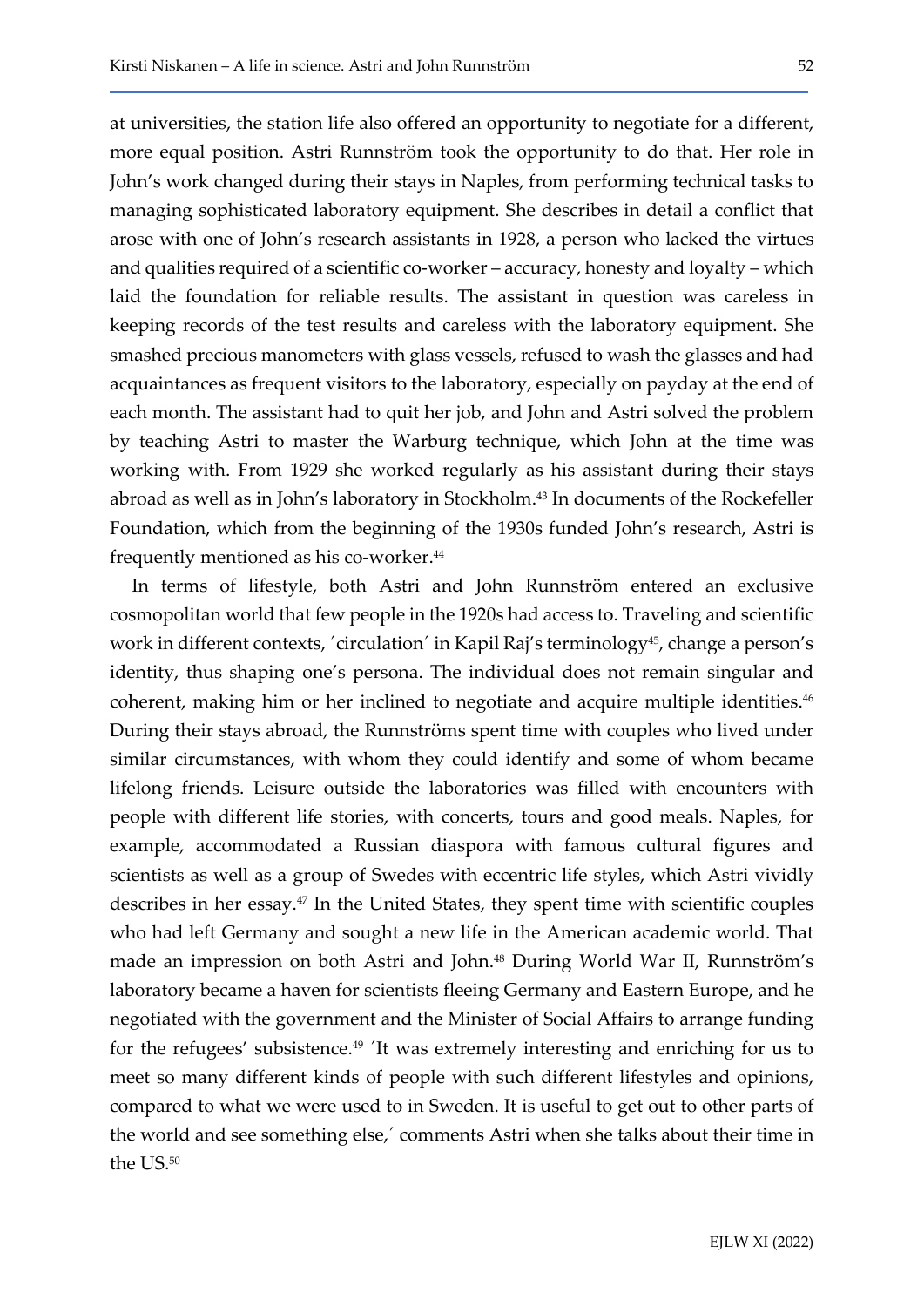

Figure 1. Astri Runnström standing in a laboratory with a large instrument in her hand, Marine Biological Laboratory, Embryo Project Encyclopedia 1934.<sup>51</sup>

## ´His object became, for him, like part of himself´ – John Runnström's academic life through Astri's eyes

The scientific persona can be seen as a way to conceptualize the relationship between  $\alpha$  researcher's being in the world' and the ideas the individual produces.<sup>52</sup> In her essay, Astri Runnström describes and constructs her husband's scientific persona, both as an inherent identity and as an adaptation to the institutional conditions that shaped his career. In a biographical plot where choices in youth destine the person for a future professional life, she creates a narrative that John, already as a young man, was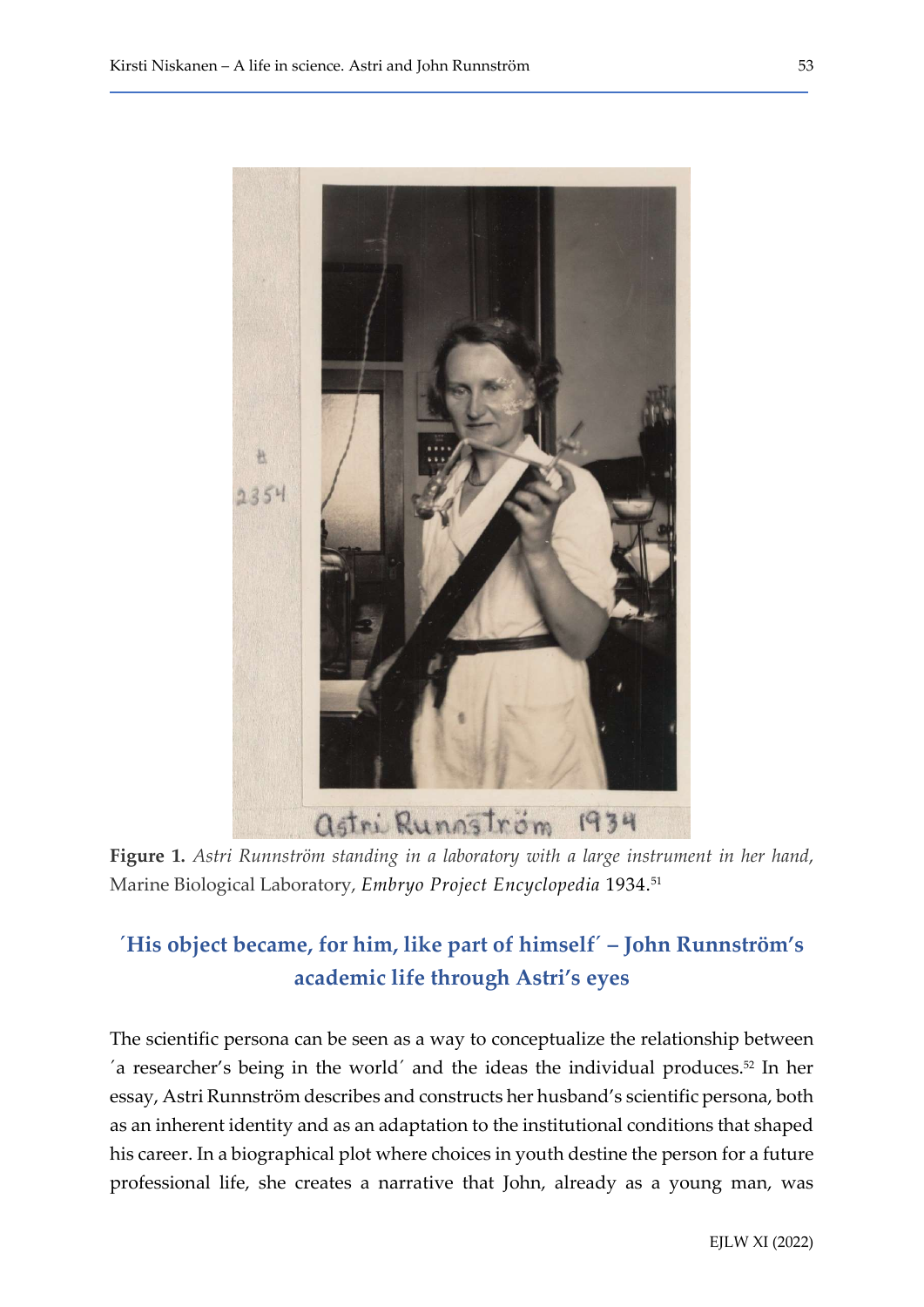fascinated by nature and its mysteries. He obtained a microscope when he graduated from secondary school (gymnasium), which his careless brother then sold to a pawnshop during John's research stay in Monaco and which he never regained. She says that John planned to study philosophy but decided that, as a basis for these studies, he needed factual knowledge and therefore decided to study science, which he then fell for.53 Astri also describes sea urchin research as a deeply internalized part of John's person. When, in 1940, after working on other issues in the 1930s, he returned to the marine zoological station in Kristineberg and rediscovered the sea urchin material, Astri writes that ´[…] until his death he [John] was captivated by these problems, and his objects became, for him, like a part of himself.´54 In line with her interpretation of research as a deeply personal part of John's identity, in academic battles, Astri sided against those who criticized John's research, thus constructing a joint persona for the two of them. She shows no understanding that John's disciples and younger associates needed to steer away from their teacher's work and establish their own, independent research fields, when she describes incidents of academic strife and rivalries.55 She is instead deeply offended when John's research on sea urchins was criticized by colleagues in the mid-1950s, when he was about to retire. She defended his research work by pointing out that John received continued funding from the Swedish Research Council for Science and the Royal Swedish Academy of Sciences, and that his work was internationally acclaimed and appreciated.<sup>56</sup> In defending her husband, she was also defending the joint scientific persona she created for the two of them.

Astri Runnström's account of John's academic life is a biased one, characterized by her experiences and the part of John's activities that she shared with him; it is not an attempt to draw a comprehensive picture of his work. John was not only a researcher but also a family provider, and the lack of money and the efforts to obtain funding for research and travels abroad is a recurring theme in the essay. John started his long academic career at a time when state research councils did not yet exist in Sweden – they were founded in the 1940s.<sup>57</sup> Until the 1950s, his work and the maintenance of his staff depended on private donations and scholarships, and the fact that he developed into a successful research entrepreneur marked his entire career. Extra-academic funding created opportunities, but through expectations, requirements and norms set for researchers and research environments, research funders also contributed to shaping John Runnström's (and his associates') scientific personae.

Among the formative, persona-creating institutional events Astri describes was one of the first major scholarships that John received in 1912. This meant that he was invited as a doctoral student to do research at the Museé Oceanographic in Monaco.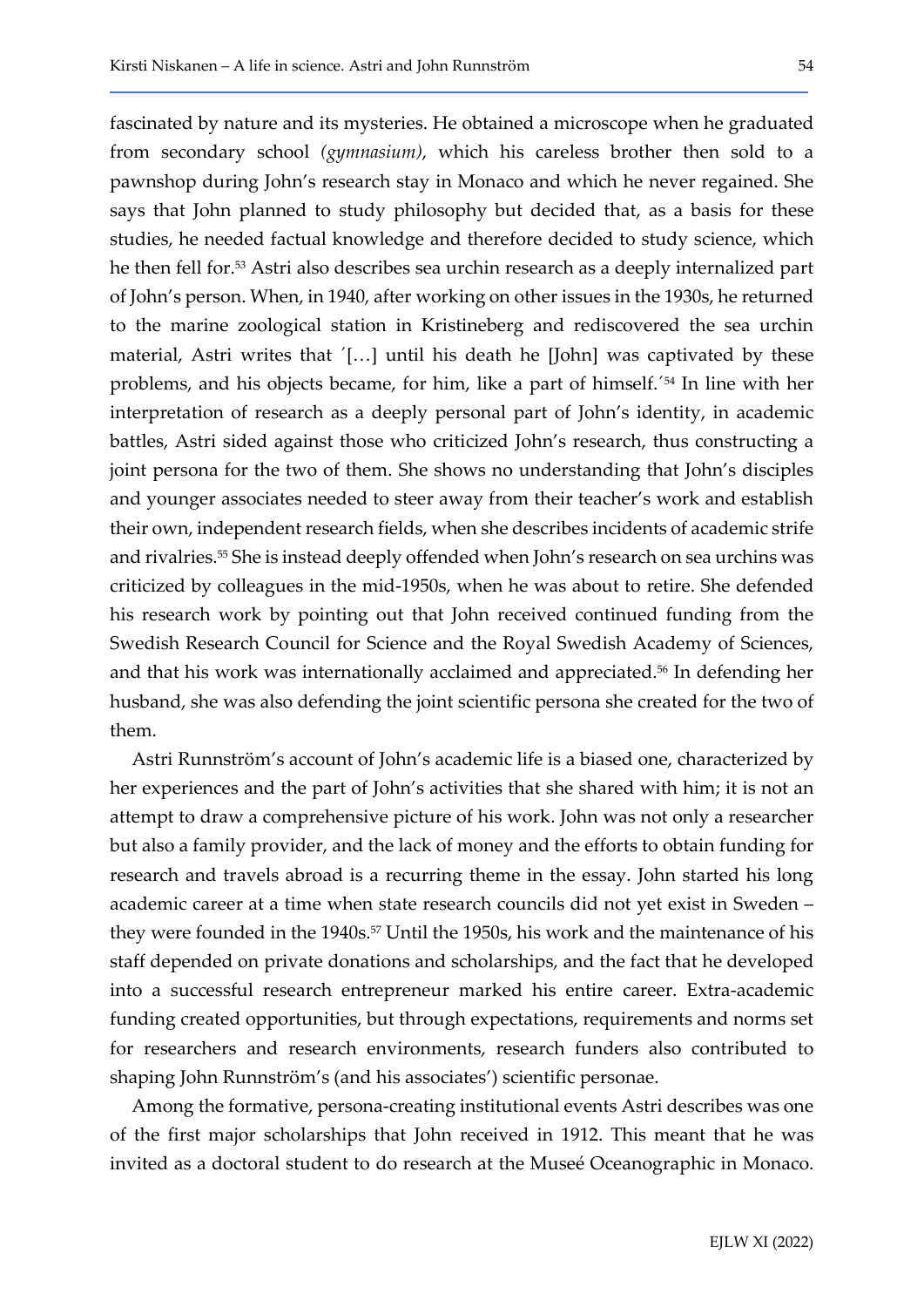He stayed there for two years, learned French and wrote his dissertation in French. In this way, his international career was marked out from the beginning.<sup>58</sup> The lack of money could also be about minor but economically important and professionally formative experiences, such as in 1922 when John gave the first course in physiology ever held at Stockholm University. The university was poor and he had to pay for the course materials himself. ´A rabbit cost 8 [Swedish] crowns, which was a high price in proportion to John's salary,´ writes Astri, especially since they were not edible due to the strong smell of ether.59 Another important persona-building event was the scholarship that in 1922 enabled the first stay at the Stazione Zoologica in Naples, as described above. Ten years later, the road to a professorship was opened through a donation from a wealthy jeweler.<sup>60</sup>

The most crucial institutional support was given to John Runnström from an unexpected source, namely the Rockefeller Foundation. On a journey to Roscoff in 1931, he stayed in Berlin with his colleague and friend Otto Warburg.61 Warburg had heard about the Rockefeller Foundation's ambition to create new scientific research areas at European universities. He encouraged John to take a detour via Paris and seek out Rockefeller Foundation's director Lauder Jones.<sup>62</sup> John has vividly described how, well before the appointed time, he paced back and forth outside the foundation's European office on Rue de la Baume No. 20 in the 8th Arrondissement. Like many European intellectuals at the time, John's scientific networks were on the continent. He spoke fluent French and German but was worried about his poor knowledge of English. His worries had merit; Jones's ´language exceeded my worst expectations in terms of incomprehensibility,<sup>'</sup> John wrote later.<sup>63</sup> Still, the meeting was fruitful and led to the Rockefeller Foundation offering to finance a small laboratory building for John's research team in Stockholm. A life-changing meeting took place a couple of years later when the foundation's influential director of the Science Division, Walter Tisdale, visited John's laboratory. He was impressed by the group's research results and offered John funding for a guest professorship under the auspices of the Foundation. John suggested a stay at Otto Warburg's world-famous laboratory in Berlin.<sup>64</sup> Tisdale advised against Berlin, telling that he should go to the United States to ´see people´ and work at the Rockefeller Institute of Medical Research in New York. The meeting with the Rockefeller Institute's interdisciplinary research, the colleagues he got to know and the contacts he made became a turning point in John Runnström's scientific orientation. Upon returning to Stockholm after almost a year in the United States, he explained in a newspaper interview that his aim was to create an institute in Stockholm based on the Rockefeller Institute's model, with a focus on interdisciplinary research and collaboration between biology and medicine.<sup>65</sup> That, too, was realized. John and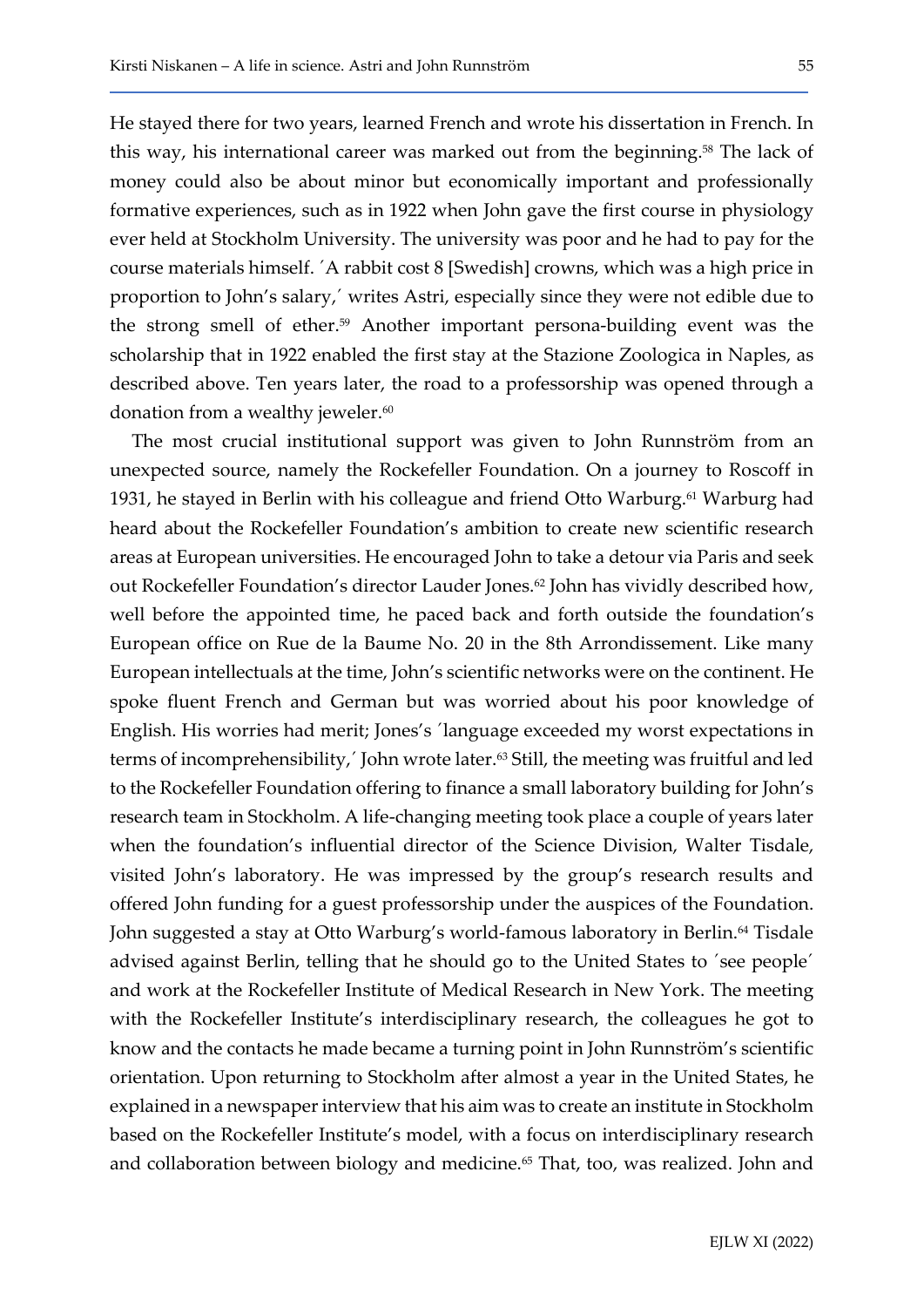his colleagues applied for funding from the powerful Swedish Wallenberg Foundation but were rejected because the foundation at that time was focused on supporting traditional disciplinary research.<sup>66</sup> However, when John, with the help of contacts he had created in the US, managed to find co-financing from the Swedish businessman Axel Wenner-Gren for a completely new, interdisciplinary research institute, the Wenner-Gren Institute was opened in 1939, half funded by the Rockefeller Foundation.67 The institute became John Runnströms life's work, as I mentioned earlier, and he led it until his retirement in 1955. The funding thus played a crucial role in the research, with a focus on interdisciplinarity and teamwork that shaped John Runnström's scientific persona and became the Wenner-Gren Institute's hallmark.

### Astri's self-presentation and the couple's joint scientific persona

The question of what it takes to be a scientist has traditionally been discussed in terms of the individual, lone scientist. However, Astri Runnström's essay is both a biography of John and an autobiographical representation of her own life and work by his side. The person who writes down her story, the historical ´I´ in a text, is an articulation of the subject positions that correspond to the diversity of social relationships in which the narrator is inscribed, as theorized by Sidonie Smith and Julia Watson.<sup>68</sup> Astri portrays herself in the text in multiple positions – as a wife, as an assistant and companion to John and, fleetingly, as a mother to the two daughters. In this position she was both privileged and marginalized. As a professor's wife and John's collaborator, she was included in his scientific world with all the privileges it entailed: travel, encounters, a social position and – over time, we can assume – a high standard of living. However, as John's informal assistant, she was excluded from the prestige, status and professional recognition she would have probably received if she had been educated and belonged to the regular workforce in his laboratory. Nowhere in the essay does Astri mention that she was paid for her work.<sup>69</sup> At the same time, she is referred to as his co-worker, both by John in reports to the funding agencies and by John's colleagues in his professional correspondence. An example is a letter where John reports of his work to Lauder Jones at the Rockefeller Foundation´s office in January 1933: `I started to Roscoff with my collaborators Mrs Runnström, who has assisted me in my work, Öhrström and Thörnblom. During part of the summer, Miss Foester worked with us. I continued with Mrs Runnström my work on the activation of the sea-urchin egg. We have demonstrated the presence and importance of nonoxidative breakdown processes…..´. In the same vein, he wrote to Professor Leonor Michaelis at the Rockefeller Institute of Medical Research, in advance of his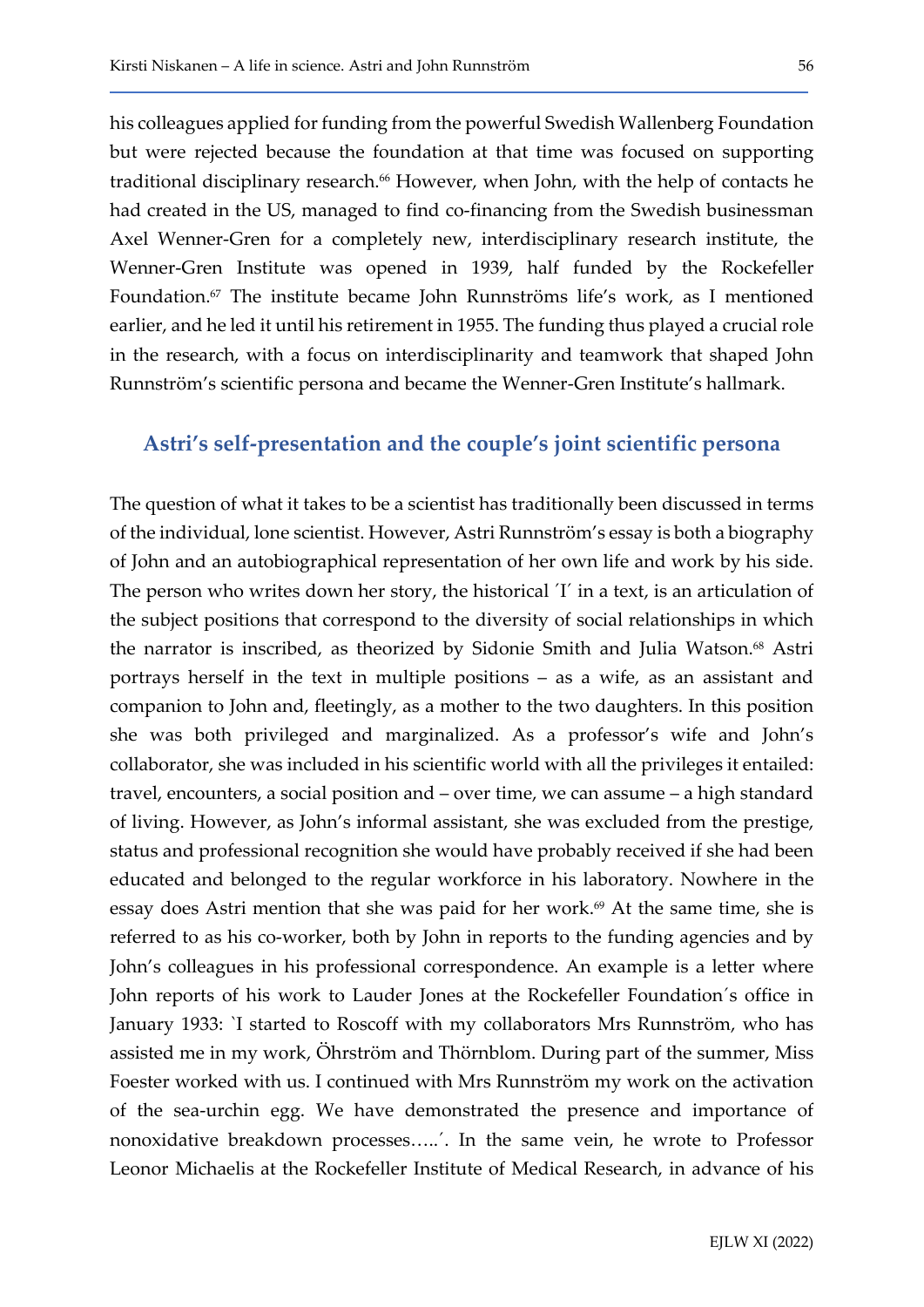forthcoming research stay in the US: ´My wife has worked with me for a long time and I hope she can stay with me, if I come to work in your laboratory. Her aim would be only to follow my work and help me.´70 Similar examples can be found in John's correspondence and the Rockefeller Foundation's reports up to the 1960s.<sup>71</sup> Astri's role, however, remained informal. In only two (out of 237) of John Runnström´s publications is she mentioned as his co-author.<sup>72</sup>

In terms of life writing and gender, Astri's essay is reminiscent of the manuscripts by the nineteenth century upper-class women analyzed by Cynthia Huff. Huff draws attention to the importance of the manuscripts´ provenance and the way they have been archived, as well as the low status that women´s life writing was ascribed before the 1980s feminist turn in biographical studies. Historical manuscripts must be read in the cultural context they are linked to, taking into account that women´s texts often end up in ´an ambiguous zone of authority´, in Huff´s words. They are important enough to be preserved, but not important enough to be duplicated and properly archived.73 This applies to Astri Runnström´s text which was preserved at the Wenner-Gren Institute but de-authorized as a life story by being forgotten and not becoming part of an institutionalized archive. Her essay can be read as a counter-narrative to the stories of great men´s (autobiographical) lives that have traditionally been considered interesting to read about, as well as a counter-narrative to stories that have deemed the social, domestic and private as less interesting, not worth talking about. Astri mentions almost nothing about the couple's domestic life in her essay, but her descriptions of the couple´s travels, her work, and the companionship in John's research highlight their private relationship – coupleness and marriage – as the context without which knowledge creation and John's scientific work was not possible to conduct. Based on the marginalized position where her work by his side was invisible, Astri's ambition, after his death, when she writes her story in the early 1970s, is to present ´a construed truth´ about his academic success.<sup>74</sup>

Just as interesting as what Astri talks about is what she omits.75 She mentions nothing about the many prestigious assignments that John held in the scientific community: a member of the Royal Swedish Academy of Sciences, the Academy of Engineering Sciences, and the Society of Sciences in Uppsala, to name a few.<sup>76</sup> Furthermore, her way of avoiding talking about the couple's private and family life can be read as a way of talking back to the cultural idea of motherhood and female obligations as the woman's place in the gender complementary marital division of labor. In an almost rebellious way, she describes the many journeys and the work in the laboratories where she negotiated a position for herself as John's co-worker, as well as the cosmopolitan social life where she and John socialized with couples in the same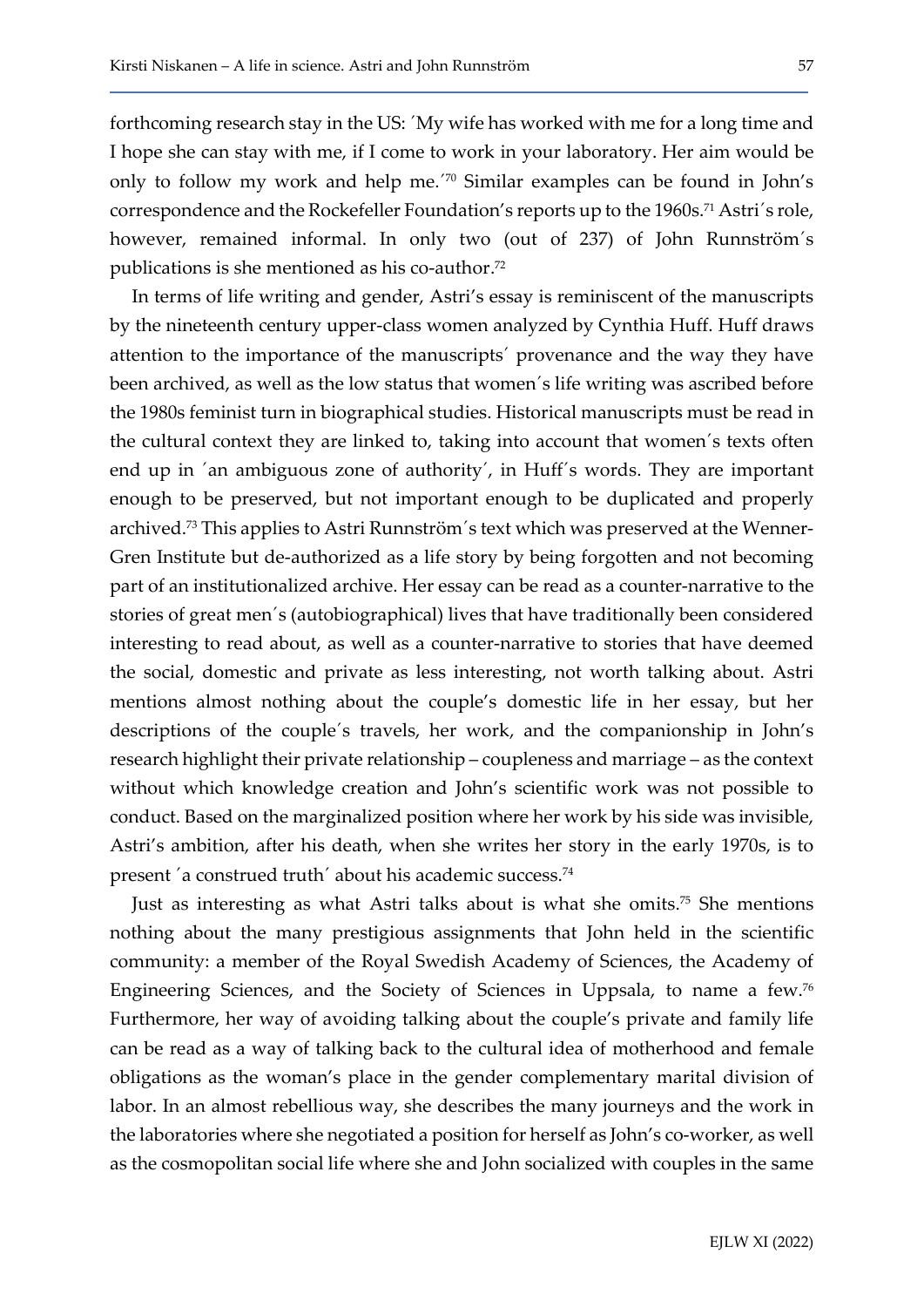situation. Her own persona, alongside John's publicly recognized scientific persona, is an enactment of constant negotiations and conflicting emotions between the scientific sphere she shared with John and the children left at home. The cosmopolitan lifestyle had a price that she notes but chooses not to comment on further. In passing, she mentions two incidents that shed light on the conflicts she and John as parents faced: When they returned home from their first stay in Naples in 1922, their eldest, then almost three-years old daughter Vera refused to walk. She had been spoiled and carried by ´Aunt Gullan,´ a nurse and an acquaintance of Astri's mother who was hired to take care of the child. The girl had also contracted an infectious disease that was not completely cured until long after, when she was 12 years old.<sup>77</sup> A severe conflict arose when the couple was planning to leave for the United States in December, 1933, when their daughters were 14 and 11 years old. John's cousin who had two boys of the same age promised to take care of the girls, but pulled out at the last moment, when the details of the stay were already nailed and tickets to New York purchased. A younger colleague of John's and his wife agreed to care for them and promised to stay in Runnström's apartment so the girls would not have to leave their home. This arrangement turned out not to work either – conflicts arose with the young employee's wife – and eventually the daughters had to live with another acquaintance during the parents' almost-one-year absence.<sup>78</sup>

In the literature on science and domesticity, it is often pointed out that science functions as a family affair, sometimes literally and sometimes figuratively, by invoking loyalty through the socially cohesive idea of the family.<sup>79</sup> The family metaphors and science as a collective enterprise come into Astri's story when she describes life at the research stations and in John's research group. The narrative includes rivalries from younger colleagues, quarrels between employees, romances, divorces and human tragedies but also harmonious periods with a family-like togetherness when the collective work functioned at its best. The summer of 1935 was an example of such a period. Astri and John worked in John's laboratory in Stockholm. They rented a summer place in Jakobsberg, outside the city where their girls stayed during the summer holidays with their cousins and friends. The parents drove to Jakobsberg on the weekends, and the employees in the laboratory often came along: ´It could eventually become a complete hotel and restaurant business. But the food was cheap and we were not old and it was nice to be able to show hospitality.<sup> $\degree$  80</sup> She uses the family metaphor on research even when they returned to Naples after the war and worked there with trusted, younger co-workers: ´It was one of our happiest times. We worked with life and desire…we were like a family, had much fun together and revived a lot of old memories.´81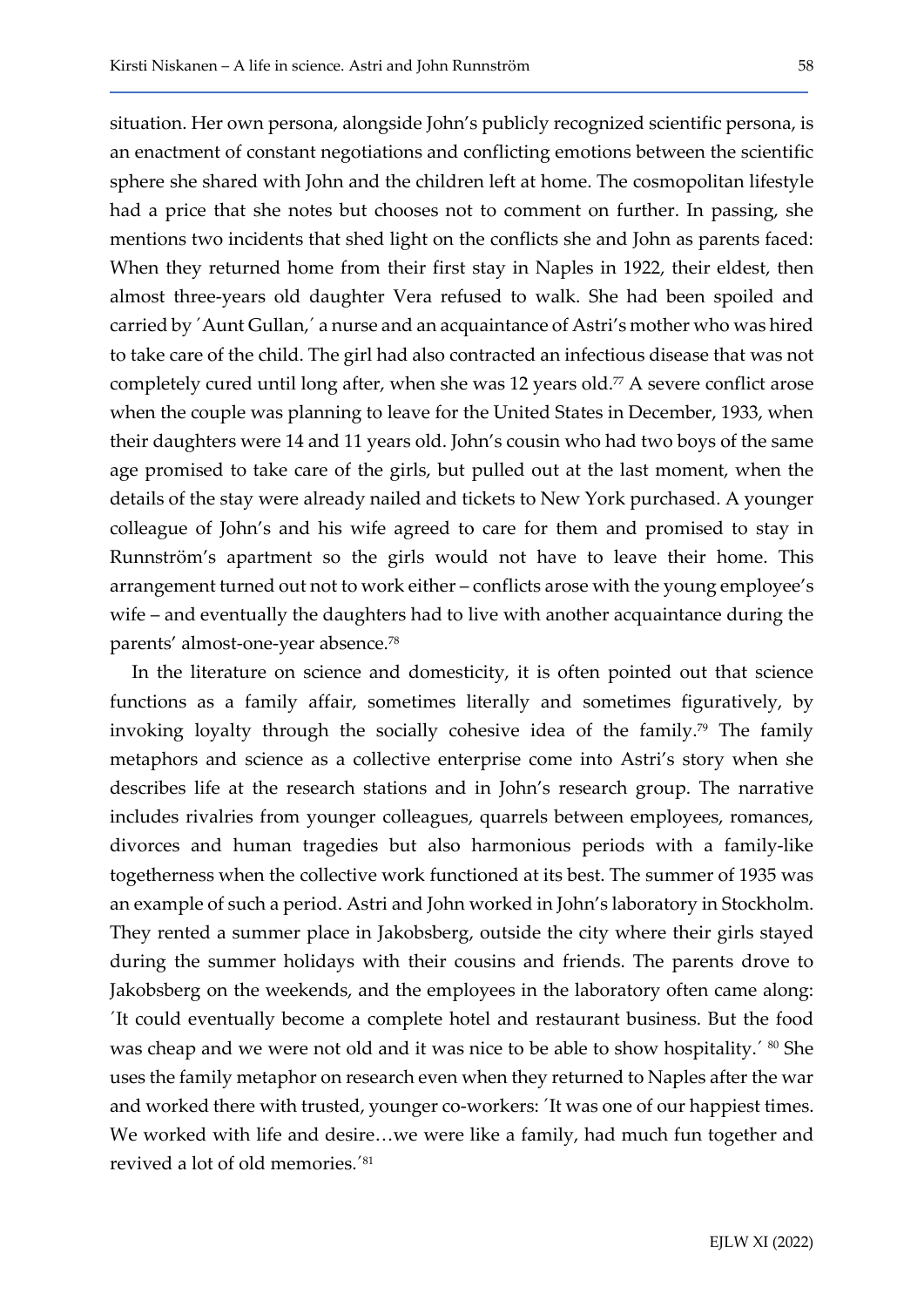Astri Runnström's main rhetorical strategy for marking her active role in scientific life, where John alone was the public figure, is to speak in terms of ´we,´ which I have shown above. At some points in the text, she talks about herself in the third person or presents herself as an ´I.´ But it is in the detailed descriptions of everyday life in research that she emphasizes the rhetorical ´we´ and the importance she attaches to herself as John's partner and co-worker. Her text suggests, for example, that she participated in the planning of the Wenner-Gren Institute, whose organization she describes in detail, almost as if she were an employee.<sup>82</sup> She also tells how she led the planning of the public social program when John Runnström organized a large international conference in Stockholm in 1947, and how she carefully handled the social events when employees and subordinates were invited home for dinners to socialize with John's international colleagues.<sup>83</sup>

The most emotionally powerful expressions of ´we´ in the essay are the parts where Astri Runnström comments on John's rivals, critics and scientific opponents, which strengthen the joint scientific persona she has created. Science is known as a profession fraught with conflicts. Staffan Bergwik, in his book about the history of the Swedish natural sciences, explains that this is due to the collective nature of knowledge production and that knowledge arises in groups that dispute which concepts, worldviews or instruments are considered important and correct.<sup>84</sup> Despite a long life in science by John's side, it seems to have been difficult for Astri Runnström to accept the conditions of science – that the struggle for careers and scientific survival was fierce even in John's immediate surroundings. The scientific battles in which John Runnström was involved could be cruel and take unpleasant forms. Astri Runnström describes some of them and names the people involved. ´Before we had not understood what jealousy and malice were about, but then and later we got to experience in abundance what it meant,´ she writes when describing the time after the plans to build the Wenner-Gren Institute had been published.<sup>85</sup> The officers of the Rockefeller Foundation were informed of the circumstances and took a neutral position in the strife, cautiously supporting John Runnström. He explained a couple of years later in a letter to the foundation that the situation had calmed down as the young men who challenged him had taken up permanent positions at other institutions and universities.<sup>86</sup>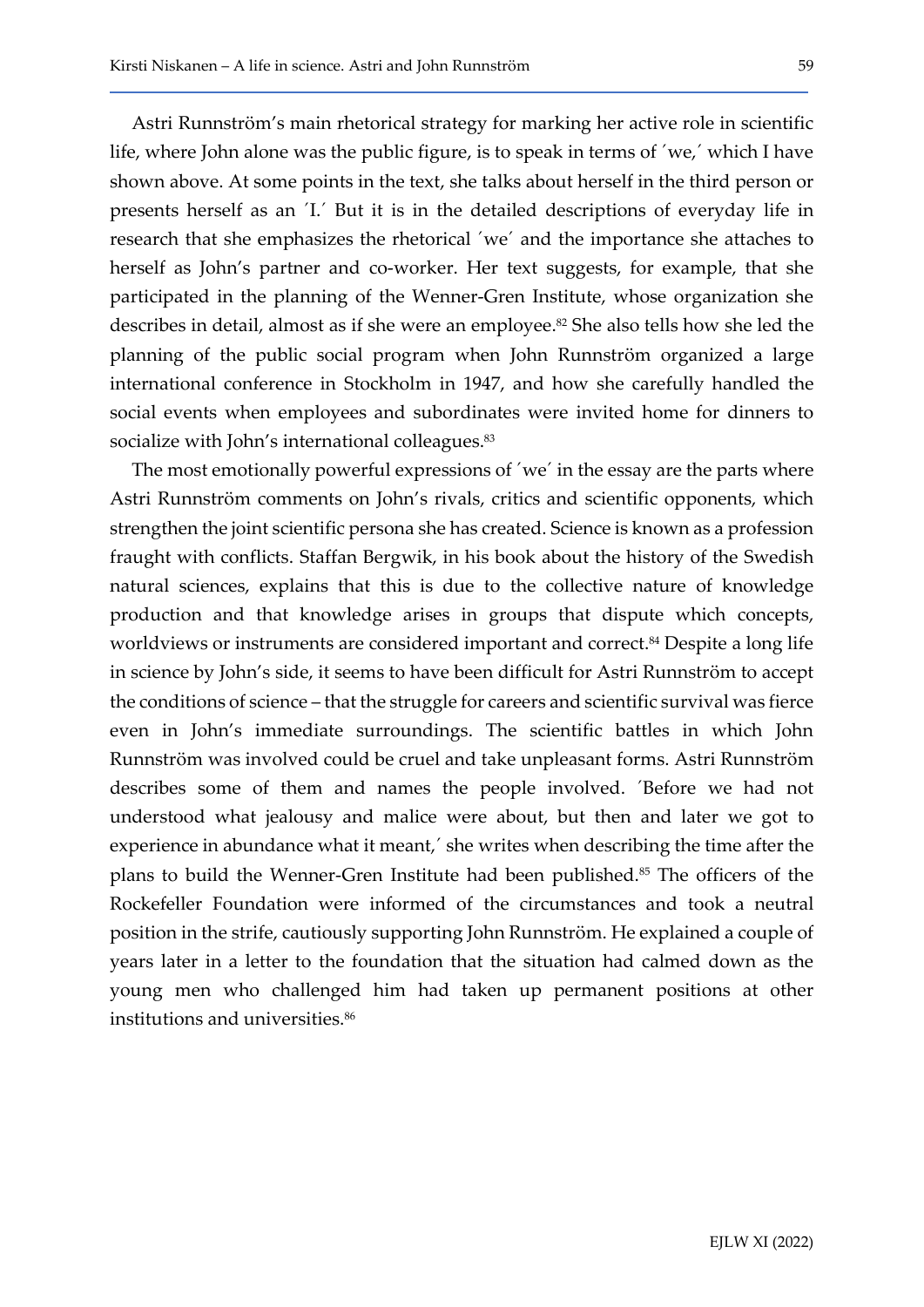### Marriage as an epistemic act – Astri's negotiation of a place in the history of science

In my interpretation, Astri Runnström's biographical essay on her husband is an enactment, a negotiation with John Runström's legacy to give a truer picture of his scientific activities and her own contributions to his success story. Astri creates a joint scientific persona for John Runnström and herself by telling in detail about the couple's travels and stays at research stations, the work in the laboratories, the social relationships that arose around and through John's research and how she contributed to the creation of his life's work. She describes the production of knowledge as a lifestyle, marriage as a knowledge-producing act and herself as an enabler of this lifestyle. The couple's joint scientific persona is her creation, based on her experiences as John's wife, assistant, companion and co-worker, and she crafted it after his death. John Runnström had no need for a joint scientific persona – he had all the qualifications in abundance to grant him a recognized and authoritative position and a celebrated legacy in the historiography of the Swedish sciences.

Colleagues who recounted John Runnström's life and work in obituaries portrayed him as a pioneer in modern experimental biology, as a leading figure who inspired generations of students and collaborators.87 His successor in the professorship, Olov Lindberg, characterized John as a scientific hero and a lone genius, using epithets such as ´the first biological internationalist´ and "'an international concept" who, with the help of big donors, a huge effort and a visionary idea,' created the Wenner-Gren Institute.88 Astri Runnström's creation of the couple's joint scientific persona can be interpreted as an act of resistance, as a way of showing that coupleness and marriage were the foundations on which John Runnström's public life was built. Astri chose to fully identify with her husband's scientific projects. Her position as John's companion and unofficial workforce in his research was vulnerable – in his legacy she is mentioned as his wife and nothing more. Astri Runnström died in 1978. The fact that her biographical essay on John has only now become available for research shows that her position in the historiography of the sciences is even more vulnerable.

### Works Cited

#### Archival sources

Center for the History of Science, The Royal Swedish Academy of Sciences Sekreterarens arkiv, Självbiografier av KVA:s bortgångna ledamöter, vol 27c:1, John Runnström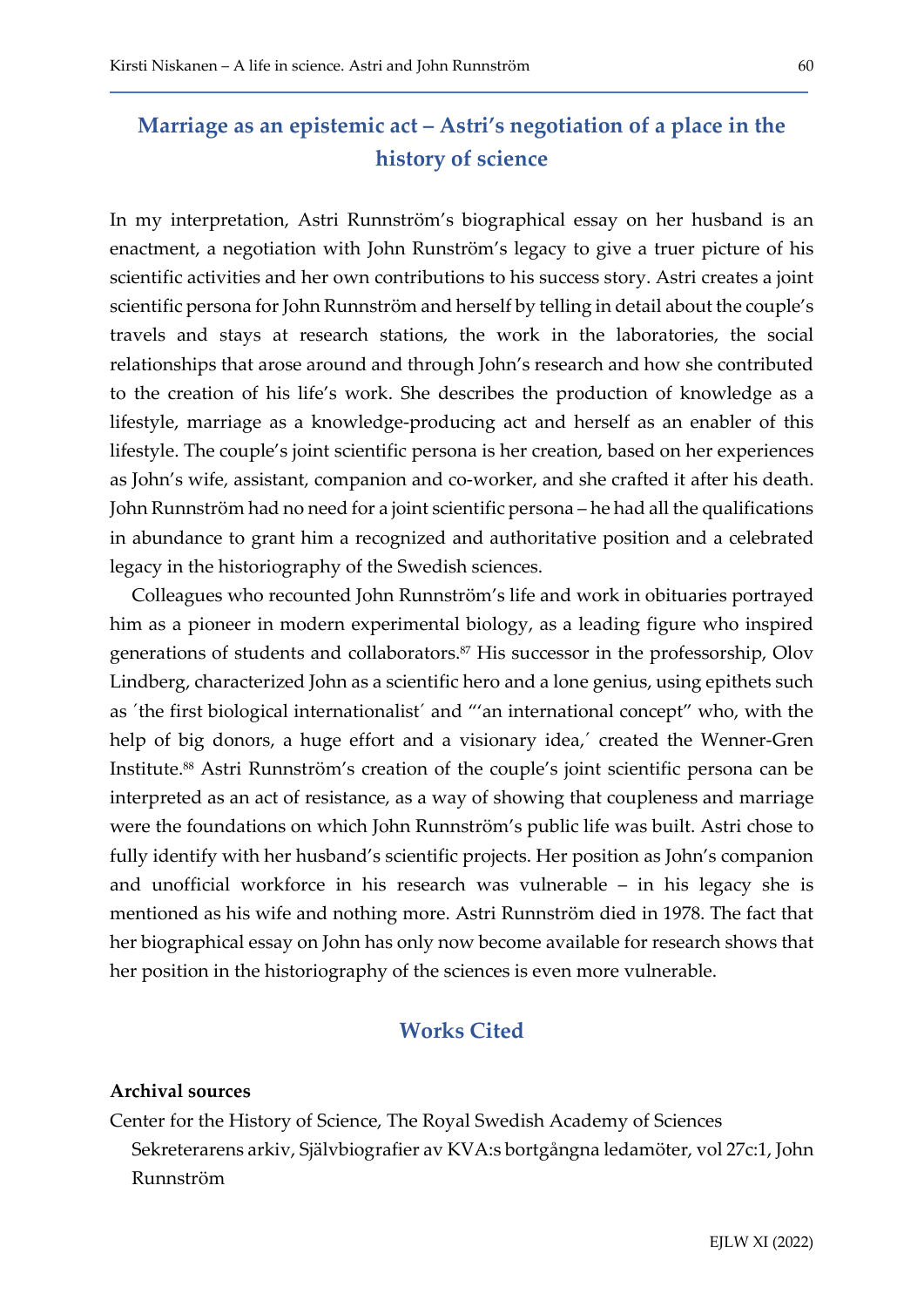The Foundation for Economic History Research within Banking and Enterprise

Knut and Alice Wallenberg Foundation, John Runnström, documents

The Rockefeller Archive Center

John Runnström, Documents and correspondence; Officers' Diaries

### Other sources

- Barany, Michael J., 'The Officer's Three Names. The Formal, Familiar, and Bureaucratic in the Transnational History of Scientific Fellowships', in: John Krige (ed.), How Knowledge Moves: Writing the Transnational History of Science and Technology, Chicago: The University of Chicago Press, 2019, 255–280.
- Berg, Annika, Christina Florin and Per Wisselgren (eds.), Par i vetenskap och politik: intellektuella äktenskap i moderniteten, Umeå: Borea, 2011.
- Bergwik, Staffan, Kunskapens osynliga scener. Vetenskapshistorier 1900–1950, Göteborg: Makadam, 2016.
- Bergwik, Staffan, 'Father, Son, and the Entrepreneurial Spirit: Otto Pettersson, Hans Pettersson, and the Early Twentieth-Century Inheritance of Oceanography', in: Opitz, Donald L., Staffan Bergwik and Brigitte Van Tiggelen (eds.), Domesticity in the Making of Modern Science, Basingstoke: Palgrave Macmillan, 2016, 192–214.
- Bernhard, Carl Gustaf, Kristinebergs marinbiologiska station 1877–1977, Stockholm: Informationsavdelningen, Vetenskapsakademien, 1978.
- Bont, Raf de, 'Between Laboratory and the Deep Blue Sea: Space Issues in the Marine Stations of Naples and Wimereux', in: Social Studies of Science, 39:2 (2009) 199-227.
- Bont, Raf de, Stations in the field: a history of place-based animal research, 1870–1930, Chicago: The University of Chicago Press, 2015.
- Cabanel, Anna, 'A Woman in a "Man Made World". Erzebét Kol (1897–1980)', in: Niskanen, Kirsti and Michael J. Barany (eds.), Gender, embodiment, and the history of the scholarly persona: incarnations and contestations, Cham: Palgrave Macmillan, 2021, 118–127.
- Coen, Deborah R., 'A Lens of Many Facets', in: Isis 97:2 (2006) 395–419.
- Coen, Deborah R., 'The Common World: Histories of science and domestic intimacy', in: Modern Intellectual History 11:2 (2014) 417–438.
- Creese, Thomas M. and Mary R. S. Creese, Ladies in the Laboratory II: West European Women in Science, 1800–1900: a Survey of Their Contributions to Research, Lanham: Scarecrow Press, 2004.
- Daston, Lorraine and Otto Sibum, 'Introduction: Scientific Personae and Their Histories', in: Science in Context 16:1–2 (2003) 1–8.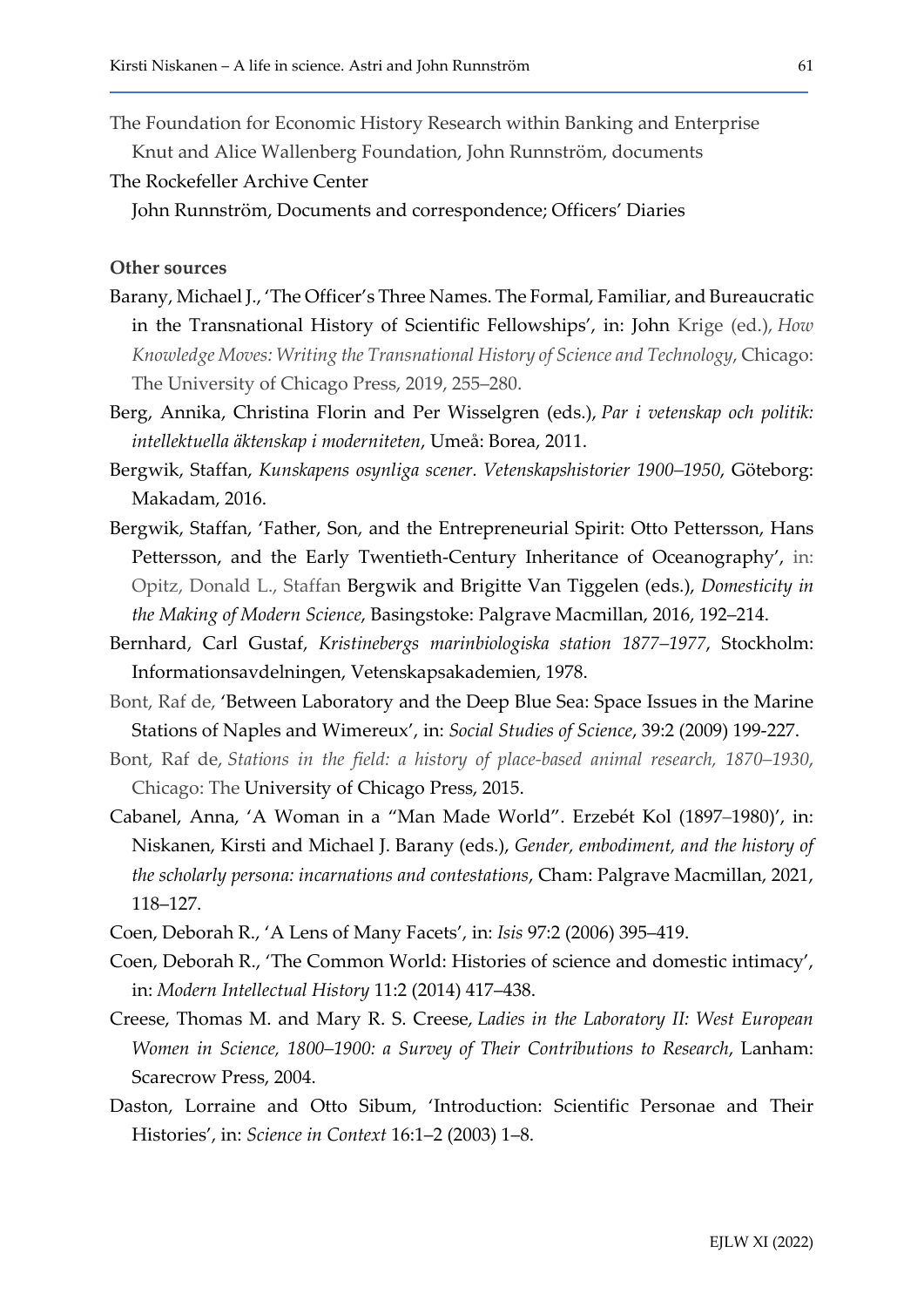- Dohrn, Reinhard, 'Stazione Zoologica Napoli, in: Notes and Records of the Royal Society of London 8:2 (1951) 277-282. https://doi.org/10.1098/rsnr.1951.0021
- Dröscher, Ariane, 'The Naples Station as a special place of biological research: The case of colloid chemistry of the cell in the 1920s', in: Groeben, C., J. Kaasch & M. Kaasch (eds.), Stätten biologischer Forschung / Places of Biological Research, Berlin: VWB, 2005, 65–74.
- Duncan, Sarah, 'Women's International Thought in the Twentieth-Century Anglo-American Academy: Autobiographical Reflection, Oral History and Scholarly Habitus', in: Gender & History 33:2 (2021) 487–512.
- Ekerholm, Helena, 'Keeping a House for Science: Sofia Kristensson as Matriarch and Gatekeeper at Kristineberg Zoological Station as a Scientific Household, 1877–1889', in: Science in Context 28:4 (2015) 587–611.
- Ekerholm, Helena, Karl Grandin, Christer Nordlund and Patience A. Schell (eds.), Understanding Field Science Institutions, Sagamore Beach, MA: Science History Publications/USA, 2017.
- Elzinga, Aant, 'Universities, research and the transformation of the State in Sweden', in: Rothblatt, Sheldon and Björn Wittrock (eds.), The European and American University since 1800, Cambridge: Cambridge University Press, 1993, 197–214.
- Gooday, Graeme, 'Placing or Replacing the Laboratory in the History of Science?', in: Isis 99:2 (2008) 783–795.
- Gustafson, Tryggve, 'John Runström in memoriam 1888–1971', in: Experimental Cell Research 72:1 (1972) 2–5.
- Huff, Cynthia, 'Mind the Gaps: Victorian Women Writing Subversion into the Archive', teksty drugie 14:1 (2020) 164–179.
- Hultin, Tore, 'John Runnström död', in: Dagens Nyheter (22 January 1971).
- Jackson, Catherine M., 'The Laboratory', in: Bernard Lightman (ed.), A Companion to the History of Science, Chichester: Wiley Blackwell, 2016, 296–309.
- Jordanova, Ludmilla, Defining features: scientific and medical portraits, 1660–2000, London: Reaktion, 2000.
- Kohler, Robert E., Partners in science: foundations and natural scientists, 1900–1945, Chicago: University of Chicago Press, 1991.
- Kohler, Robert, 'Place and Practice in Field Biology', in: History of Science 40:2 (2002) 189–210.
- Lindberg, Olof, 'John Runnström in memoriam', in: Svenska Dagbladet (23 January 1971).
- Lykknes, Annette, Donald L. Opitz and Brigitte Van Tiggelen (eds.), For Better or For Worse: Collaborative Couples in the Sciences, Basel: Birkhäuser, 2012.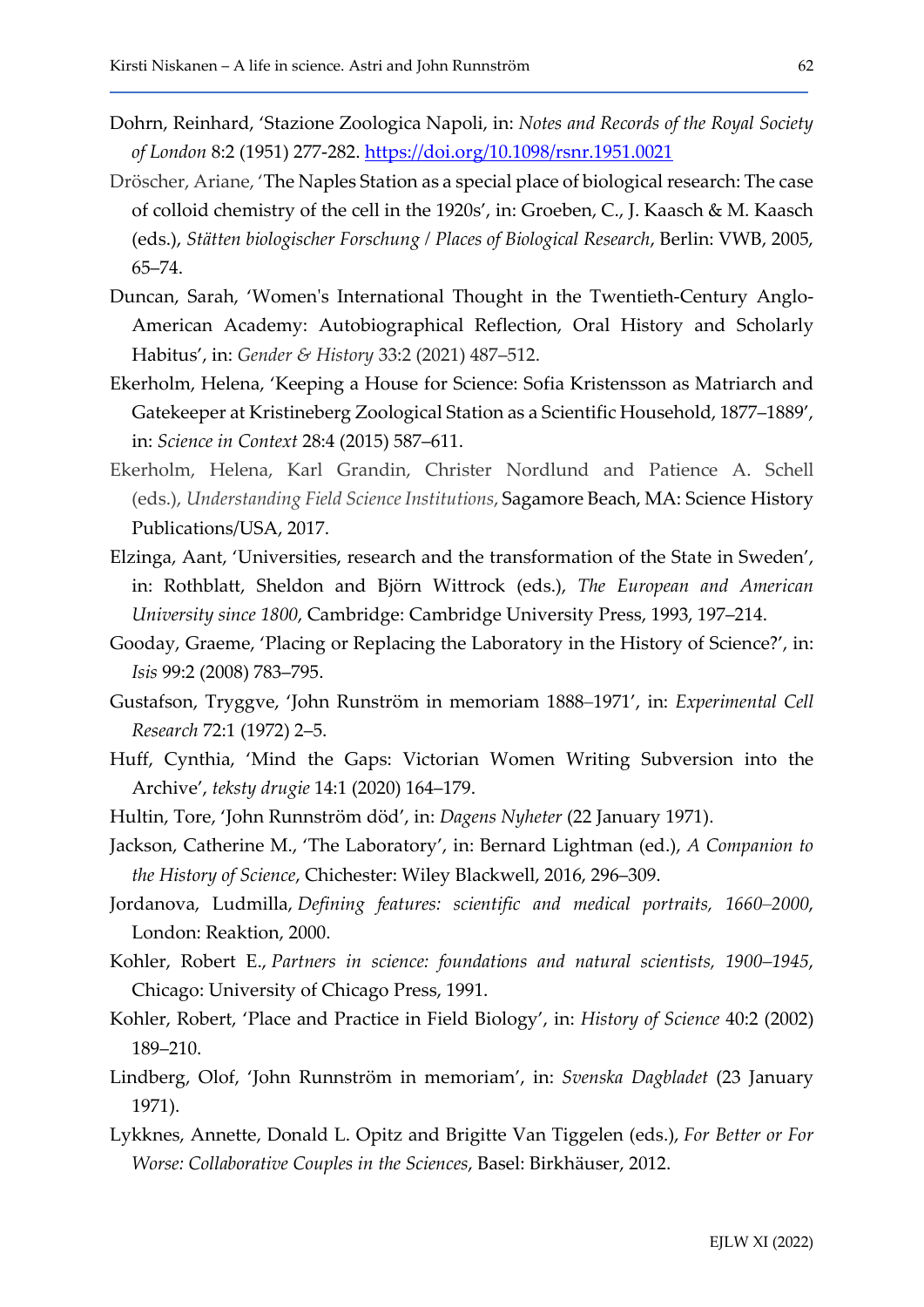- Markusson Winkvist, Hanna, Som isolerade öar: de lagerkransade kvinnorna och akademin under 1900-talets första hälft, Eslöv: Symposion, 2003.
- Nedergaard, Jan, 'Johan (John) A M Runnström', in: Svenskt biografiskt lexikon, 30 (1998–2000). *https://sok.riksarkivet.se/sbl/artikel/7043*. Date accessed: 16 June 2021.
- Niskanen, Kirsti, 'The Scholarly Persona Embodied Seclusion, Love, Academic Battles and International Exchanges in the Shaping of a Philosophy Career', in Niskanen, Kirsti and Michael J. Barany (eds.), Gender, embodiment, and the history of the scholarly persona: incarnations and contestations, Cham: Palgrave Macmillan, 2021, 315–348.
- Niskanen, Kirsti and Michael J. Barany, 'Introduction: The Scholar Incarnate', in: Niskanen, Kirsti and Michael J. Barany (eds.), Gender, embodiment, and the history of the scholarly persona: incarnations and contestations, Cham: Palgrave Macmillan, 2021, 1–17.
- Nyhart, Lynn K., 'Historiography of the History of Science, in: Bernard Lightman (ed.), A Companion to the History of Science, Chichester: Wiley Blackwell, 2017, 7–22.
- Opitz, Donald L., Staffan Bergwik and Brigitte Van Tiggelen, 'Introduction: Domesticity and the Historiography of Science', in: Opitz, Donald L., Staffan Bergwik and Brigitte Van Tiggelen (eds.), Domesticity in the Making of Modern Science, Basingstoke: Palgrave Macmillan, 2016, 1–15.
- Opitz, Donald L., Annette Lykknes and Brigitte Van Tiggelen, 'Introduction', in: Lykknes, Annette, Donald L. Opitz and Brigitte Van Tiggelen (eds), For better or for worse?: collaborative couples in the sciences, Basel: Birkhäuser, 2012, 1–15.
- Otis, Laura, Müller's Lab, Oxford: Oxford University Press, 2007.
- Pauly, Philip J., 'Summer Resort and Scientific Discipline: Woods Hole and the Structure of American Biology, 1882–1925', in: Rainger, Ronald, Keith R. Benson and Jane Maienschein (eds.), The American Development of Biology, Philadelphia: University of Pennsylvania, 1988.
- Raj, Kapil, Relocating Modern Science. Circulation and the Construction of Knowledge in South Asia and Europe, 1650–1900, Basingstoke: Palgrave Macmillan, 2007.
- Raj, Kapil, 'Beyond Postcolonialism … and Postpositivism. Circulation and the Global History of Science', in: Isis 104:2 (2013) 337–347.
- Richmond, Marsha L.,'"A Lab of One's Own": The Balfour Biological Laboratory for Women at Cambridge University, 1884–1914', in: Isis 88: 3 (1997) 422–455.
- Rossiter, Margaret W., Women scientists in America Struggles and strategies to 1940, Baltimore: Johns Hopkins Univ. Press, 1982.
- Runnström, Astri, 'En kort skildring av ett långt och verksamt liv. John Runnström, 1888–1971', Unpublished manuscript 1973, Center for the History of Science, The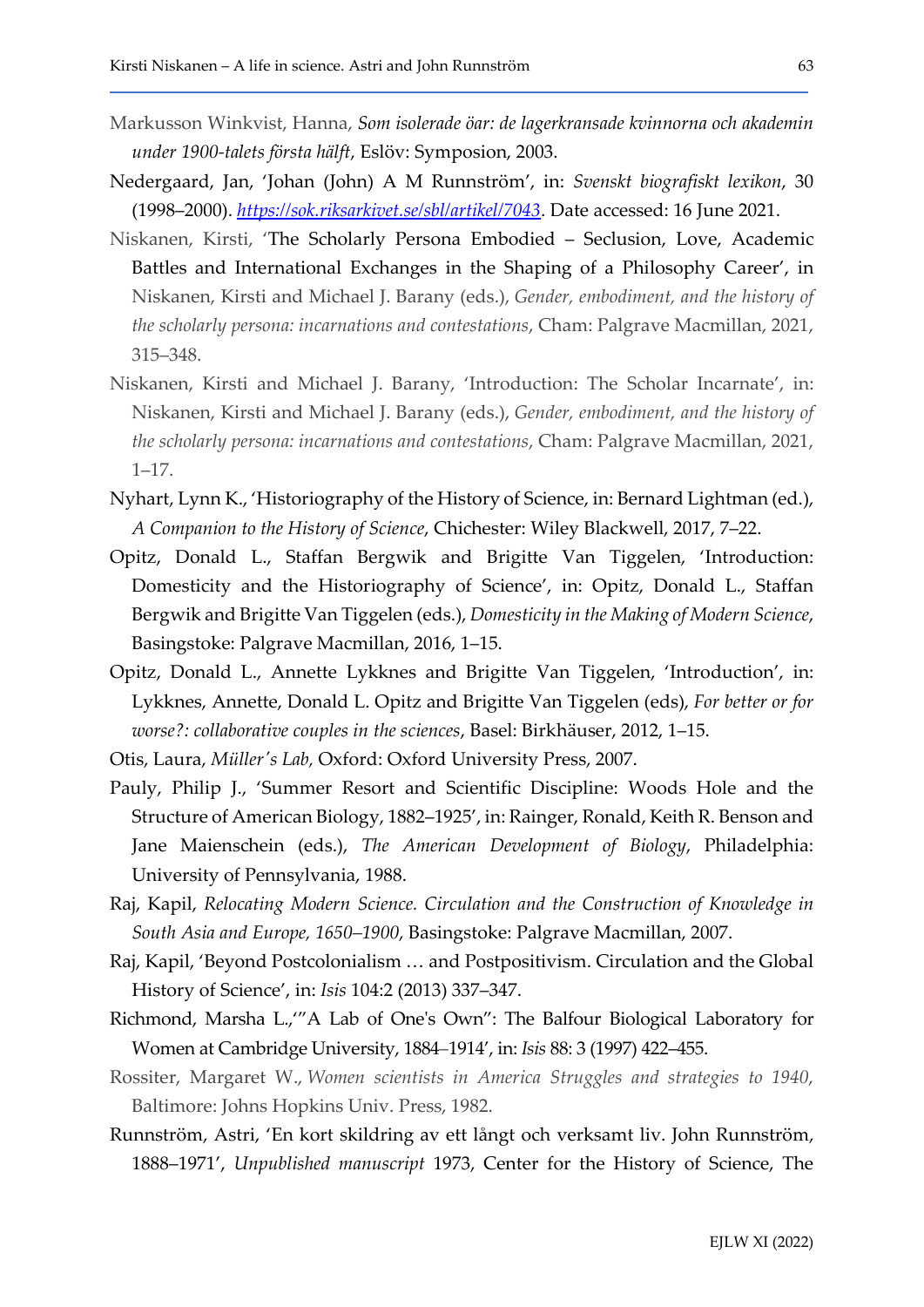Royal Swedish Academy of Sciences: Sekreterarens arkiv, Självbiografier av KVA:s bortgångna ledamöter, vol 27c:1, John Runnström.

- Runnström, John, 'Experimentell zoologi och Wenner-Grens institut', in: Stockholms högskola under Sven Tunbergs rektorat. Minnesskrift, Stockholm: P.A. Norstedt & Söners Förlag, 1949.
- Runnström, John, 'Recollections of the Biological Station at Bergen', in: Sarsia 29:1 (1967) 81–86.
- Runnström, John, 'Published works of John Runnström, 1909–1971', in: Experimental Cell Research 72 (1972) 6–14.
- Shapin, Steven, 'The Invisible Technician', in: American Scientist 77:6 (1989) 554–563.
- Smith, Sidonie and Julia Watson, Reading autobiography: a guide for interpreting life narratives, Minneapolis: University of Minnesota Press, 2010.
- Smith, Sidonie, 'Construing truths in lying mouths: Truthtelling in women's autobiography', in: Studies in the Literary Imagination 23:2 (1990) 145–163.
- Smith, Sidonie, 'Performativity, Autobiographical Practice, Resistance', in: a/b Auto/Biography Studies 10:1 (1995) 17–33.
- Stanley, Liz, 'Moments of Writing: Is There a Feminist auto/Biography?', in: Gender  $\mathcal{E}$ History 2:1 (1990) 58–67.
- Stanley, Liz, The Auto/biographical I. The Theory and Practice of Feminist Auto/Biography, Manchester: Manchester University Press, 1992.
- Tunberg, Sven, Stockholms högskolas historia före 1950, Stockholm: P.A. Norstedt & Söners Förlag, 1957.
- Widmalm, Sven, 'The Laboratory Society: Science and the Family in Sweden, c. 1900– 1950', in Opitz, Donald L., Staffan Bergwik and Brigitte Van Tiggelen, Domesticity in the Making of Modern Science, Basingstoke: Palgrave Macmillan, 2016, 215–239.

### About the Author

Kirsti Niskanen is Professor Emeritus of History in the Department of History at Stockholm University, Sweden, and principal investigator of the Scientific Personae in Cultural Encounters project. Her current research interests fall in the broad area of history of science and university history, in a feminist perspective. She is editor of the volume Gender, Embodiment, and the History of the Scholarly Persona. Incarnations and Contestations (Palgrave-McMillan 2021).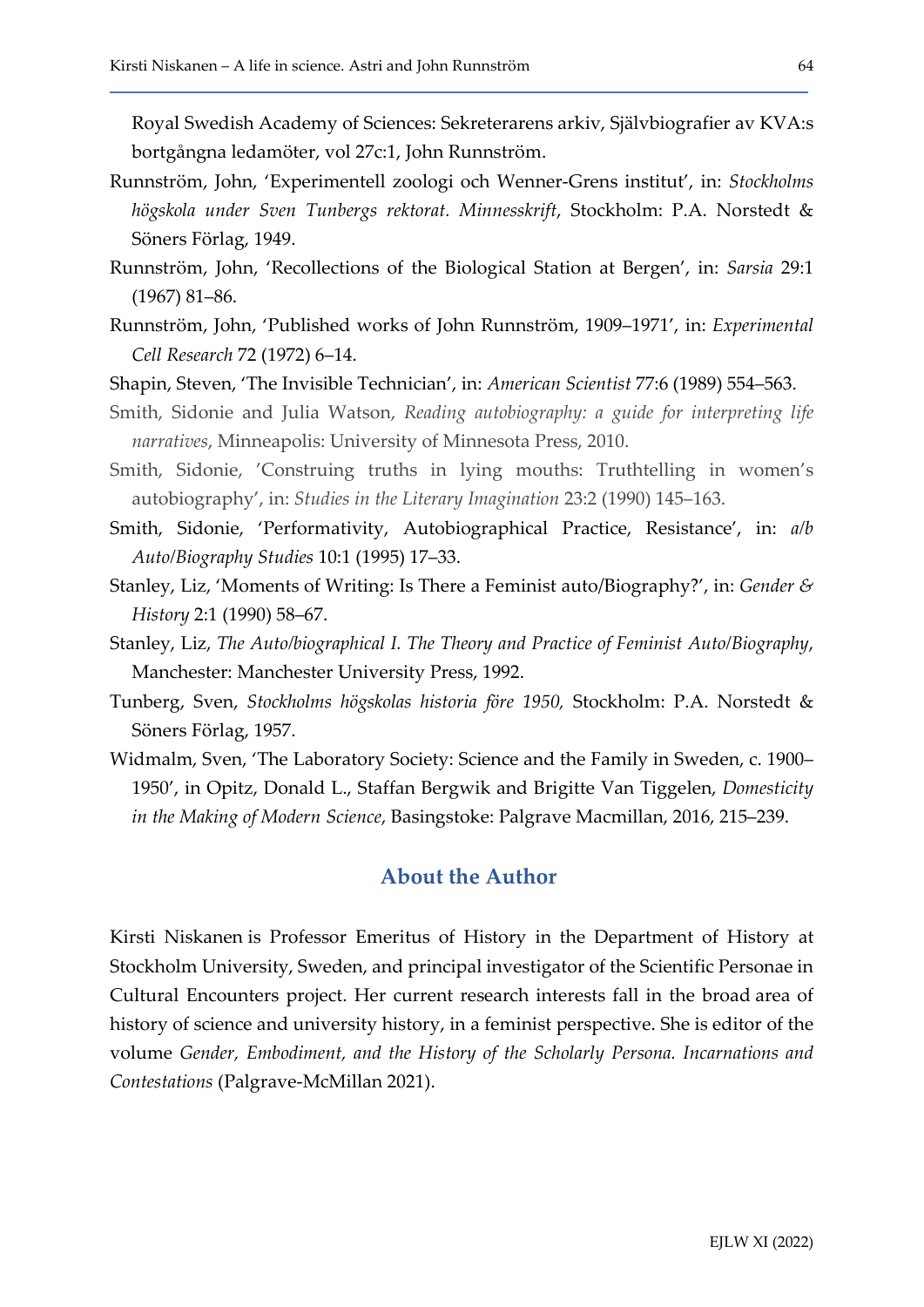#### Acknowledgments

This research is part of the SPICE project (Scientific Personae in Cultural Encounters), funded by Marcus and Amalia Wallenberg Foundation. I would like to thank Johanna Gehmacher and Katharina Prager for inspiring discussions in editing the articles for this special issue and for insightful comments and criticism in completing this particular piece of work. A special thanks to Jan Nedergaard for helpful comments regarding John Runnström´s scientific activities.

### **Notes**

<sup>1</sup> For the sake of simplicity, I use the term Stockholm University throughout, even though Stockholms högskola [Stockholm University College] at that time was a privately funded university college. It functioned in practice as a university, was taken over by the state in 1960 and then became a state university.

2 Hultin, Tore. 'John Runnström död', Dagens Nyheter (22 January 1971); Nedergaard, Jan, 'Johan (John) A M Runnström', in: Svenskt biografiskt lexikon, 30 (1998–2000). https://sok.riksarkivet.se/sbl/artikel/7043. Date accessed: 16 June 2021.

3 Runnström, Astri, 'En kort skildring av ett långt och verksamt liv. John Runnström, 1888–1971', Unpublished manuscript 1973, Center for the History of Science, The Royal Swedish Academy of Sciences: Sekreterarens arkiv, Självbiografier av KVA:s bortgångna ledamöter, vol 27c:1, John Runnström.

4 Thanks to Jan Nedergaard who gave me access to Astri Runnström's essay and who arranged for it to be archived at the Royal Swedish Academy of Sciences.

<sup>5</sup> On performativity and auto/biography, see Smith, Sidonie and Julia Watson, Reading autobiography: a guide for interpreting life narratives, Minneapolis: University of Minnesota Press, 2010 (63–102); Smith, Sidonie, 'Performativity, Autobiographical Practice, Resistance', in: a/b Auto/Biography Studies 10:1 (1995) 17–33.

6 On the intertextuality of biography and autobiography, see the many writings of Liz Stanley, for example: Stanley, Liz, 'Moments of Writing: Is There a Feminist auto/Biography?', in: Gender & History 2:1 (1990) 58–67; Stanley, Liz, The Auto/biographical I. The Theory and Practice of Feminist Auto/Biography, Manchester: Manchester University Press, 1992.

7 Shapin, Steven, 'The Invisible Technician', in: American Scientist 77:6 (1989) 554–563; Nyhart, Lynn K., 'Historiography of the History of Science, in: Bernard Lightman (ed.), A Companion to the History of Science, Chichester: Wiley Blackwell, 2017, 7–22. Jordanova, Ludmilla, Defining features: scientific and medical portraits, 1660–2000, London: Reaktion, 2000 (85–127).

8 Opitz, Donald L., Staffan Bergwik and Brigitte Van Tiggelen, 'Introduction: Domesticity and the Historiography of Science', in: Opitz, Donald L., Staffan Bergwik and Brigitte Van Tiggelen (eds.), Domesticity in the Making of Modern Science, Basingstoke: Palgrave Macmillan, 2016, 1–15; Lykknes, Annette, Donald L. Opitz and Brigitte Van Tiggelen (eds.), For Better or For Worse: Collaborative Couples in the Sciences, Basel: Birkhäuser, 2012; Berg, Annika, Christina Florin and Per Wisselgren (eds.), Par i vetenskap och politik: intellektuella äktenskap i moderniteten, Umeå: Borea, 2011, 13–43, 121–205; Coen, Deborah R., 'A Lens of Many Facets', in: Isis 97:2 (2006) 395–419; Coen, Deborah R., 'The Common World: Histories of science and domestic intimacy', in: Modern Intellectual History 11:2 (2014) 417–438.

9 Bergwik, Staffan, Kunskapens osynliga scener. Vetenskapshistorier 1900–1950, Göteborg: Makadam, 2016  $(33–66)$ .

<sup>10</sup> Duncan, Sarah, 'Women's International Thought in the Twentieth-Century Anglo-American Academy: Autobiographical Reflection, Oral History and Scholarly Habitus', in: Gender & History 33:2 (2021).

11 Smith, Sidonie and Julia Watson 2010 (71–72).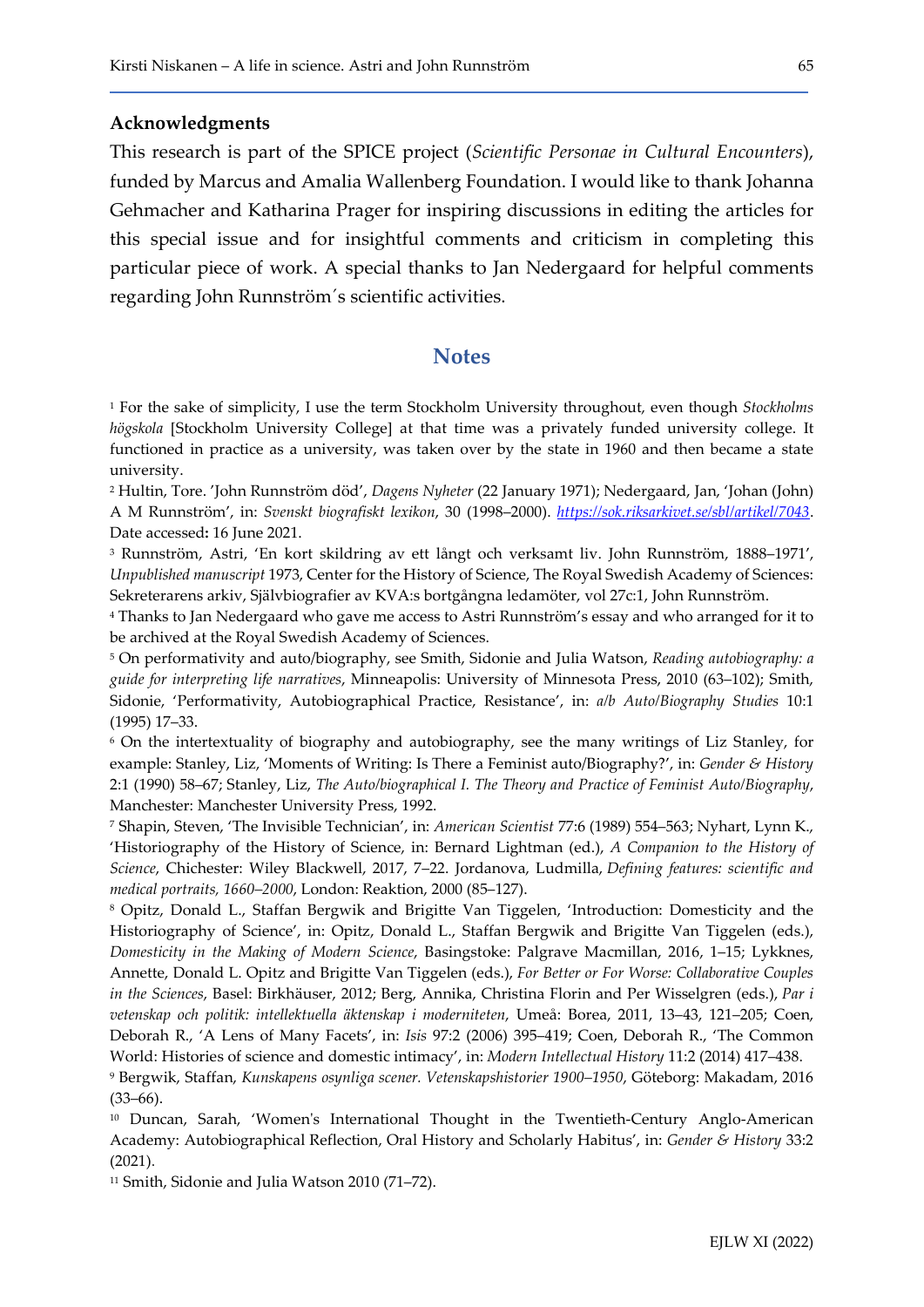<sup>12</sup> Nor are the Wenner-Gren Institute's early archives between 1938 and 1987 preserved. The institute was moved to new premises and the building from 1938 was demolished. The early archives disappeared during the demolition.

<sup>13</sup> Runnström described his work and stay in Bergen in 1914 in an article in the 1960s: Runnström, John, 'Recollections of the Biological Station at Bergen', in: Sarsia 29:1 (1967) 81–86.

<sup>14</sup> Markusson Winkvist, Hanna, Som isolerade öar: de lagerkransade kvinnorna och akademin under 1900-talets första hälft, Eslöv: Symposion, 2003 (43-112).

<sup>15</sup> Idem, Tabell 2, page 101.

<sup>16</sup> Idem, Diagram 1, page 106, Appendix, Bilaga II, page 232–235.

<sup>17</sup> Bergwik, Staffan, Kunskapens osynliga scener 2016 (114–118).

<sup>18</sup> Idem, page 115.

<sup>19</sup> Idem, page 117–118; Lykknes, Annette, Donald L. Opitz and Brigitte Van Tiggelen 2012, 1–15.

<sup>20</sup> Runnström, Astri 1973, 39–40.

<sup>21</sup> Bont, Raf de, Stations in the field: a history of place-based animal research, 1870–1930, Chicago: The University of Chicago Press, 2015 (1–16, 23–44).

<sup>22</sup> Bont, Raf de 2015 (35).

<sup>23</sup> Tunberg, Sven, Stockholms högskolas historia före 1950, Stockholm: P.A. Norstedt & Söners Förlag, 1957 (170).

<sup>24</sup> Runnström, John, 'Experimentell zoologi och Wenner-Grens institut', in: Stockholms högskola under Sven Tunbergs rektorat. Minnesskrift, Stockholm: P.A. Norstedt & Söners Förlag, 1949, 63.

<sup>25</sup> Bont, Raf de 2015 (33).

<sup>26</sup> Bernhard, Carl Gustaf, Kristinebergs marinbiologiska station 1877–1977, Stockholm:

Informationsavdelningen, Vetenskapsakademien, 1978; Bont, Raf de 2015.

<sup>27</sup> Bont, Raf de 2015 (23–28); Bont, Raf de, ´Between Laboratory and the Deep Blue Sea: Space Issues in the Marine Stations of Naples and Wimereux´, in: Social Studies of Science, 39:2 (2009) 199-227.

<sup>28</sup> Bernhard, Carl Gustaf 1978 (39–50); Kohler, Robert E., Partners in science: foundations and natural scientists, 1900–1945, Chicago: University of Chicago Press, 1991 (306–313).

<sup>29</sup> Bont, Raf de 2015 (23–28); Pauly, Philip J., 'Summer Resort and Scientific Discipline: Woods Hole and the Structure of American Biology, 1882–1925', in: Rainger, Ronald, Keith R. Benson and Jane Maienschein (eds.), The American Development of Biology, Philadelphia: University of Pennsylvania, 1988, 121–150; Ekerholm, Helena, 'Keeping a House for Science: Sofia Kristensson as Matriarch and Gatekeeper at Kristineberg Zoological Station as a Scientific Household, 1877–1889', in: Science in Context 28:4 (2015) 589; Ekerholm, Helena, Karl Grandin, Christer Nordlund and Patience A. Schell (eds.), Understanding Field Science Institutions, Sagamore Beach, MA: Science History Publications/USA, 2017 (2).

<sup>30</sup> Bont, Raf de 2015 (57–60); Bont, Raf de 2009, 199–227.

<sup>31</sup> Runnström, Astri 1973, 12–27.

<sup>32</sup> Dröscher, Ariane, 'The Naples Station as a special place of biological research: The case of colloid chemistry of the cell in the 1920s', in: Groeben, C., J. Kaasch & M. Kaasch (eds.), Stätten biologischer Forschung / Places of Biological Research, Berlin: VWB, 2005, 66–70.

<sup>33</sup> Runnström, Astri 1973, 11.

<sup>34</sup> Idem, page 12, 16.

<sup>35</sup> Idem, page 17–39.

<sup>36</sup> Idem, page 50.

<sup>37</sup> Dohrn, Reinhard, 'Stazione Zoologica Napoli, in: Notes and Records of the Royal Society of London 8:2 (1951) 278.

<sup>38</sup> Runnström, Astri 1973, 50–61.

<sup>39</sup> Dröscher, Ariane 2005, 73.

<sup>40</sup> Jackson, Catherine M., 'The Laboratory', in: Bernard Lightman (ed.), A Companion to the History of Science, Chichester: Wiley Blackwell, 2016, 296-309; Gooday, Graeme, 'Placing or Replacing the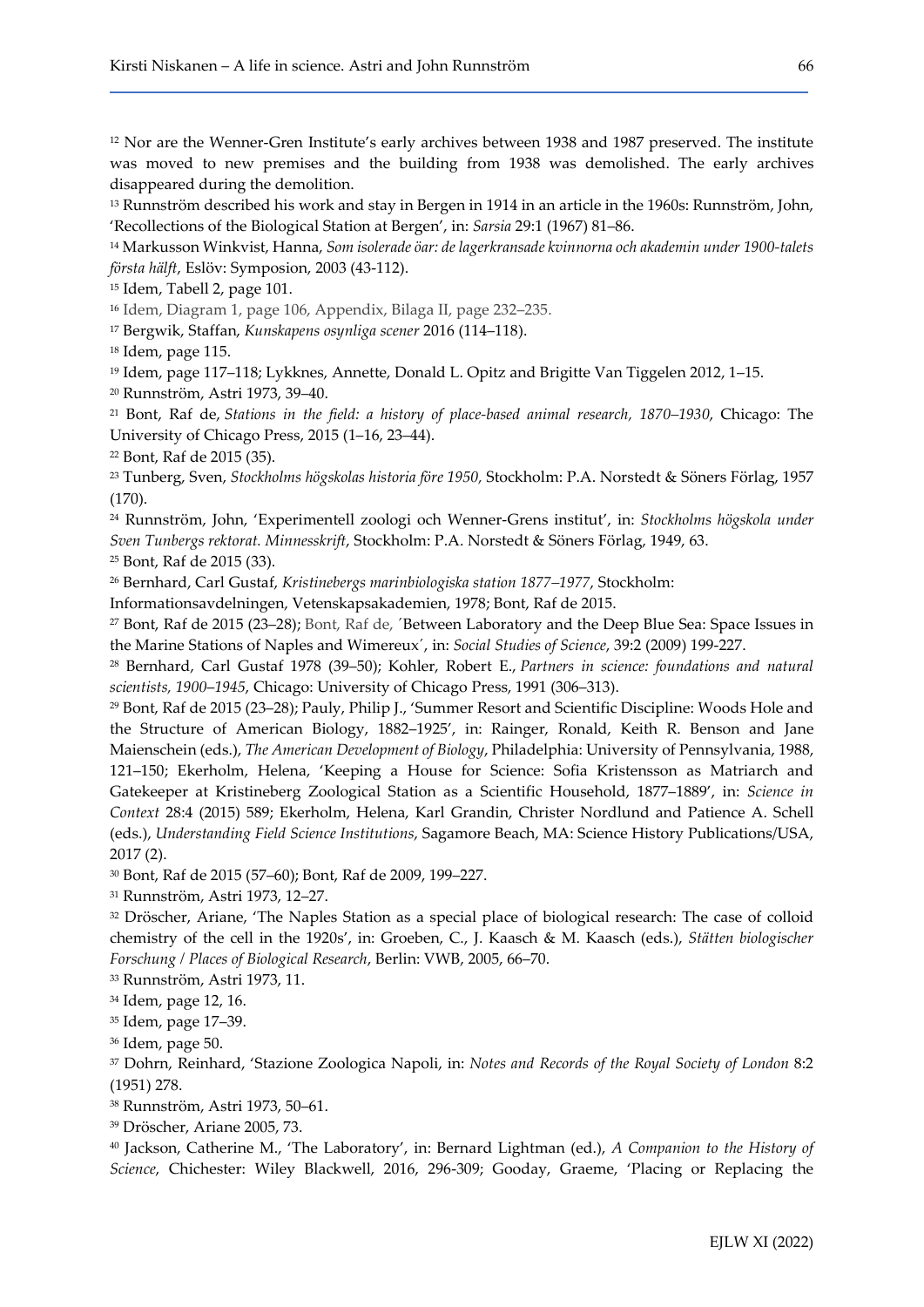Laboratory in the History of Science?', in: Isis 99:2 (2008) 783–795; Kohler, Robert, 'Place and Practice in Field Biology', in: History of Science 40:2 (2002) 191–192.

<sup>41</sup> Bergwik, Staffan, Kunskapens osynliga scener 2016 (114–118); Widmalm, Sven, 'The Laboratory Society: Science and the Family in Sweden, c. 1900–1950', in Opitz, Donald L., Staffan Bergwik and Brigitte Van Tiggelen, Domesticity in the Making of Modern Science, Basingstoke: Palgrave Macmillan, 2016, 228–234; Rossiter, Margaret W., Women scientists in America Struggles and strategies to 1940, Baltimore: Johns Hopkins Univ. Press, 1982, 58; Richmond, Marsha L., '"A Lab of One's Own": The Balfour Biological Laboratory for Women at Cambridge University, 1884–1914', in: Isis 88:3 (1997) 422–455; Ekerholm, Helena, Karl Grandin, Christer Nordlund and Patience A. Schell 2017, 3–4.

<sup>42</sup> Runnström, Astri 1973, 18.

<sup>43</sup> Runnström, Astri 1973, 22–23 (26). For an introduction to the Warburg apparatus, see https://www.youtube.com/watch?v=M-HYbZwN43o. Date accessed: 18 June 2021.

<sup>44</sup> See, for example John Runnström to H.M. Miller, in Rockefeller Archive Center (RAC), RF, RG 1.1., 800D, Box 67:6; Harry M. Miller Diary, 28 January and 30 January 1935: 'Memorandum: Summer plans of Runnström and his group'; John Runnström to Frank Blair Hanson, 27 December 1940; John Runnström to H.M. Miller jr., 18 September 1945; John Runnström to Gerard Pomerat, January 1948, all in: RAC, RG 1.1. (FA 386), 800D, Box 7; Gerard R. Pomerat Diary, 16 March 1948 and 3 April 1949, RAC, RG 12, M-R (FA 393), Box 383; Gerard R. Pomerat Diary, 9 December 1960, RAC, RG 12, M-R (FA 393), Box 389.

<sup>45</sup> Raj, Kapil, Relocating Modern Science. Circulation and the Construction of Knowledge in South Asia and Europe, 1650–1900, Basingstoke: Palgrave Macmillan, 2007 (223–233); Raj, Kapil, 'Beyond Postcolonialism … and Postpositivism. Circulation and the Global History of Science', in: Isis 104:2 (2013) 337–347.

<sup>46</sup> See, for example Niskanen, Kirsti, 'The Scholarly Persona Embodied – Seclusion, Love, Academic Battles and International Exchanges in the Shaping of a Philosophy Career', in Niskanen, Kirsti and Michael J. Barany (eds.), Gender, embodiment, and the history of the scholarly persona: incarnations and contestations, Cham: Palgrave Macmillan, 2021, 330–335; Cabanel, Anna, 'A Woman in a "Man Made World". Erzebét Kol (1897–1980)', in: Niskanen, Kirsti and Michael J. Barany (eds.), Gender, embodiment, and the history of the scholarly persona: incarnations and contestations, Cham: Palgrave Macmillan, 2021, 118–127. Barany, Michael J., 'The Officer's Three Names. The Formal, Familiar, and Bureaucratic in the Transnational History of Scientific Fellowships', in: John Krige (ed.), How Knowledge Moves: Writing the Transnational History of Science and Technology, Chicago: The University of Chicago Press, 2019, 276. <sup>47</sup> Runnström, Astri 1973, 19–21.

<sup>48</sup> Idem, page 36–39.

<sup>49</sup> Idem, page 47–48.

<sup>50</sup> Idem, page 38.

<sup>51</sup> ISSN: 1940-5030. http://embryo.asu.edu/handle/10776/2967. Date accessed: June 18, 2021.

<sup>52</sup> Daston, Lorraine and Otto Sibum, 'Introduction: Scientific Personae and Their Histories', in: Science in Context 16:1–2 (2003) 1–8. For an overview of the approaches to the concept of scientific, or scholarly persona, see Niskanen, Kirsti and Michael J. Barany, 'Introduction: The Scholar Incarnate', in: Niskanen, Kirsti and Michael J. Barany (eds.), Gender, embodiment, and the history of the scholarly persona: incarnations and contestations, Cham: Palgrave Macmillan, 2021, 1–17.

<sup>53</sup> Runnström, Astri 1973, 4.

<sup>54</sup> Idem, page 49.

<sup>55</sup> See Otis, Laura, Müller's Lab, Oxford: Oxford University Press, 2007.

<sup>56</sup> Runnström, Astri 1973, 57–60.

<sup>57</sup> Elzinga, Aant, 'Universities, research and the transformation of the State in Sweden', in: Rothblatt, Sheldon and Björn Wittrock (eds.), The European and American University since 1800, Cambridge: Cambridge University Press, 1993, 197–214.

<sup>58</sup> Runnström, Astri 1973, 5–7.

59 Idem, page 16.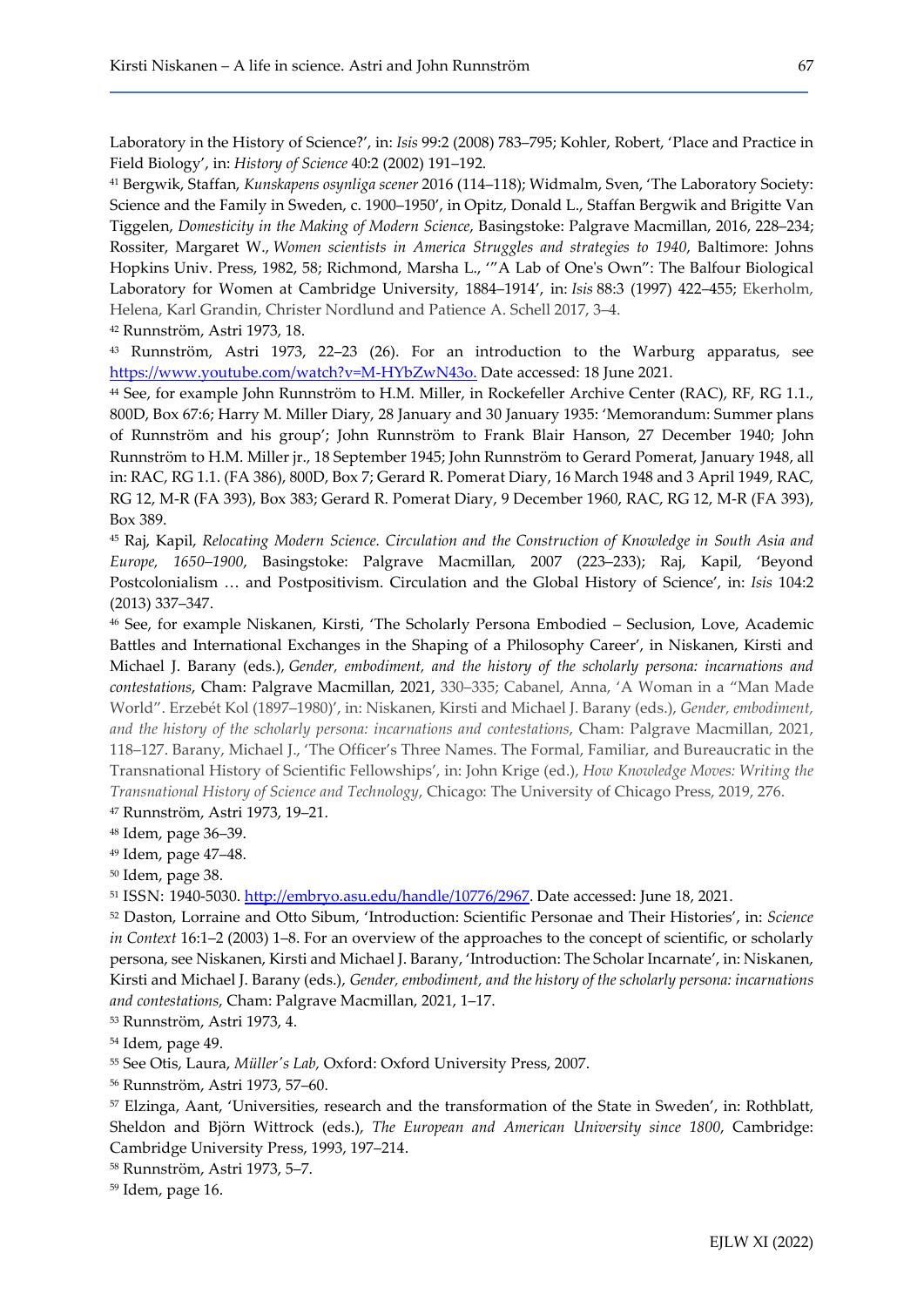<sup>60</sup> Idem, page 33.

<sup>61</sup> Idem, page 33.

 $62$  The Rockefeller Foundations support of John Runnström's research laboratory is also described in Kohler, Robert E. 1991 (308–313).

<sup>63</sup> Runnström, John, 'Experimentell zoologi och Wenner-Grens institut', in: Stockholms högskola under Sven Tunbergs rektorat. Minnesskrift, Stockholm: P.A. Norstedt & Söners Förlag, 1949, 63.

<sup>64</sup> For a presentation of Warburg's work, see https://www.biologicalmedicineinstitute.com/ottowarburg. Date accessed: 18 June 2021.

<sup>65</sup> Runnström, Astri 1973, 40.

<sup>66</sup> The Foundation for Economic History Research within Banking and Enterprise, Knut and Alice Wallenberg Foundation, S-F1-1.1.

<sup>67</sup> Runnström, Astri 1973, 42–46; Runnström, John 1949.

<sup>68</sup> Smith, Sidonie and Julia Watson 2010 (72).

<sup>69</sup> The extra academic funding made it possible for Runnström to expand laboratory personnel and employ scientific co-workers and assistants. In 1939, the Rockefeller Foundation demanded an account of employees who were paid with funds from the Foundation. The number (which was not the total number of employees in the laboratory) was 32 people. In this group there were six married couples. Some of the women were scientifically educated and all acted as co-workers to their husbands. Astri Runnström was not counted among the paid employees. RAC, RF, RG 1.1., (FA 386), 800D, Box 6, Walter Tisdale to John Runnström, 24 February 1939; John Runnström to Walter Tisdale, 4 March 1939.

<sup>70</sup> John Runnström to Lauder Jones, 11 January 1933 and John Runnström to Leonor Michaelis, 26 July 1933, both in RAC, Rockefeller University Records, Scientific staff biographical files (FA 260), Box 26. See also John Runnström to H.M. Miller, 5 September 1936, RAC, RF, RG 1.1., 800D, Box 67:6. <sup>71</sup> See the references in note 44.

<sup>72</sup> Runnström, John, 'Published works of John Runnström, 1909–1971', in: Experimental Cell Research 72 (1972) 6–14.

<sup>73</sup> Huff, Cynthia, 'Mind the Gaps: Victorian Women Writing Subversion into the Archive', teksty drugie 14:1 (2020) 164–179.

<sup>74</sup> Smith, Sidonie, 'Construing truths in lying mouths: Truthtelling in women's autobiography', in: Studies in the Literary Imagination 23:2 (1990) 157.

<sup>75</sup> Huff, Cynthia 2020, 172.

<sup>76</sup> Hultin, Tore, Dagens Nyheter.

<sup>77</sup> Runnström, Astri 1973, 11–12.

<sup>78</sup> Idem, page 39.

<sup>79</sup> See, for example, Coen, Deborah R., 'The Common World: Histories of science and domestic intimacy', in: Modern Intellectual History 11:2 (2014) 417–438. Bergwik, Staffan, 'Father, Son, and the Entrepreneurial Spirit: Otto Pettersson, Hans Pettersson, and the Early Twentieth-Century Inheritance of Oceanography', in: Opitz, Donald L., Staffan Bergwik and Brigitte Van Tiggelen (eds.), Domesticity in the Making of Modern Science, Basingstoke: Palgrave Macmillan, 2016, 192–214; Widmalm, Sven 2015, 215–239.

<sup>80</sup> Runnström, Astri 1973, 40.

<sup>81</sup> Idem, page 50.

<sup>82</sup> Idem, page 41–47.

<sup>83</sup> Idem, page 49–50, 59.

<sup>84</sup> Bergwik, Staffan, Kunskapens osynliga scener 2016 (90).

<sup>85</sup> Runnström, Astri 1973, 44.

<sup>86</sup> Warren Weavers's Diary, interviews in Stockholm, 19 January 1938; Sven Tunberg to Walter Tisdale, 29 January 1938; Sven Hörstadius to Warren Weaver, 1 February 1938; John Runnström to Warren Weaver, 28 March 1938; Warren Weaver to John Runnström, June 7 1938; John Runnström to Harry Miller, 9 November 1941, all in: RAC, RG. 1.1. (FA 386), 800 D, Box 6.